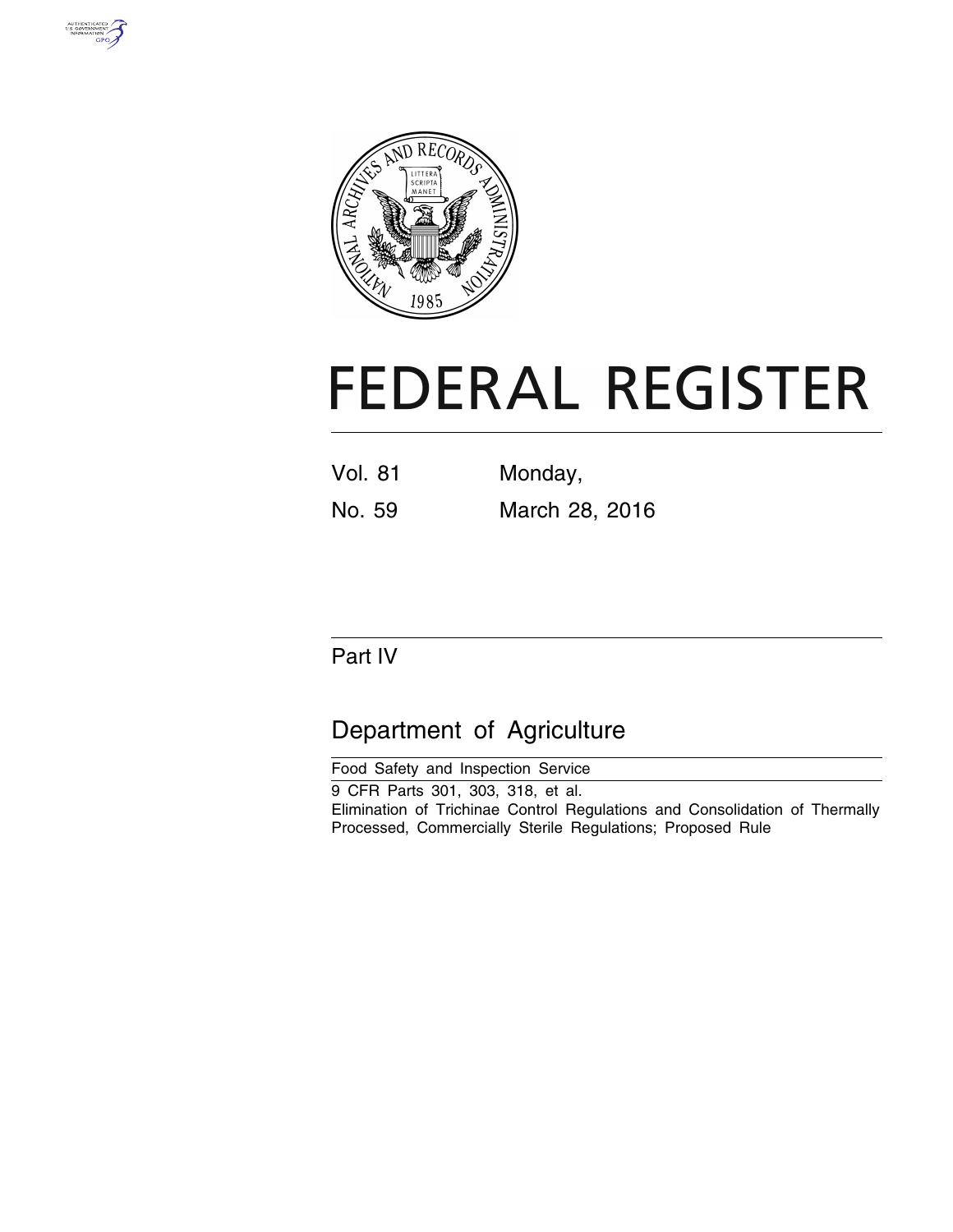# **DEPARTMENT OF AGRICULTURE**

# **Food Safety and Inspection Service**

**9 CFR Parts 301, 303, 318, 319, 320, 325, 331, 381, 417, 424, 431** 

**[Docket No. FSIS–2015–0036]** 

#### **RIN 0583–AD59**

# **Elimination of Trichinae Control Regulations and Consolidation of Thermally Processed, Commercially Sterile Regulations**

**AGENCY:** Food Safety and Inspection Service, USDA.

**ACTION:** Supplemental proposed rule.

**SUMMARY:** The Food Safety and Inspection Service (FSIS) is proposing to amend the Federal meat inspection regulations to eliminate the requirements for both ready-to-eat (RTE) and not-ready-to-eat (NRTE) pork and pork products to be treated to destroy trichinae (*Trichinella spiralis*) because the regulations are inconsistent with the Hazard Analysis and Critical Control Point (HACCP) regulations, and because these prescriptive regulations are no longer necessary. If this supplemental proposed rule is finalized, FSIS will end its *Trichinella* Approved Laboratory Program (TALP program) for the evaluation and approval of non-Federal laboratories that use the pooled sample digestion technique to analyze samples for the presence of trichinae. FSIS is also proposing to consolidate the regulations on thermally processed, commercially sterile meat and poultry products (*i.e.,* canned food products containing meat or poultry).

**DATES:** Comments must be received on or before May 27, 2016.

**ADDRESSES:** FSIS invites interested persons to submit comments on this rulemaking. Comments may be submitted by one of the following methods:

• *Federal eRulemaking Portal:* This Web site provides the ability to type short comments directly into the comment field on this Web page or attach a file for lengthier comments. Go to *[http://www.regulations.gov.](http://www.regulations.gov)* Follow the on-line instructions at that site for submitting comments.

• *Mail, including CD–ROMs, etc.:*  Send to Docket Clerk, U.S. Department of Agriculture, Food Safety and Inspection Service, Patriots Plaza 3, 1400 Independence Avenue SW., Mailstop 3782, Room 8–163A, Washington, DC 20250–3700.

• *Hand- or courier-delivered submittals:* Deliver to Patriots Plaza 3, 355 E. Street SW., Room 8–163A, Washington, DC 20250–3700.

*Instructions:* All items submitted by mail or electronic mail must include the Agency name and docket number FSIS– 2015–0036. Comments received in response to this docket will be made available for public inspection and posted without change, including any personal information, to *[http://](http://www.regulations.gov) [www.regulations.gov.](http://www.regulations.gov)* 

# **FOR FURTHER INFORMATION CONTACT:** Dr.

Daniel Engeljohn, Assistant Administrator, Office of Policy and Program Development; Telephone: (202) 205–0495.

# **SUPPLEMENTARY INFORMATION:**

#### **Background**

On February 27, 2001, FSIS proposed food safety performance standards for all RTE and all partially heat-treated meat and poultry products (66 FR 12590). The proposed performance standards included both levels of pathogen reduction and limits on pathogen growth that official meat and poultry establishments would be required to meet in the production of these products.

The Agency also proposed to rescind the requirements in the meat inspection regulations that prescribe treatments of pork and pork products to eliminate trichinae because the requirements are inconsistent with the HACCP regulations (9 CFR part 417).

The Agency further proposed to require that all thermally processed, commercially sterile meat and poultry products be processed to either eliminate or control the growth of *Clostridium botulinum,* depending on the pH of the product or other factors affecting the growth of that pathogen. The processing of a low-acid canned product that receives thermal or other sporicidal lethality processing would have had to meet a  $12$ -log<sub>10</sub> reduction standard for *C. botulinum.* The processing of acidified low-acid products and of some cured products and other canned products in which pathogen growth is controlled by factors other than the thermal process would have had to prevent growth rather than achieve any specific decimal reduction of *C. botulinum.* All thermally processed, commercially sterile products would have had to be commercially sterile and their containers hermetically sealed.

Finally, the Agency proposed that each establishment that produces RTE meat and poultry products would have to test food contact surfaces for *Listeria*  species (spp.) to verify the efficacy of its sanitation standard operating

procedures unless it had incorporated one or more controls for *Listeria monocytogenes* (*Lm*) into its HACCP plan.

Because of the length of time since the publication of the proposed rule, FSIS is providing the public an opportunity to comment on this supplemental proposed rule. In this supplemental proposed rule, FSIS is only addressing the proposed changes to the regulations on control of trichinae in pork products and on thermally processed, commercially sterile meat and poultry products. FSIS is re-proposing the changes to remove the trichinae requirements, consistent with what FSIS originally proposed in 2001. In addition, rather than what it proposed in 2001, FSIS is proposing to combine the meat and poultry canning regulations into a new part in the regulations and to make minor changes that improve the clarity of the regulations and remove redundant sections. These minor changes are described below in the responses to comments.

FSIS addressed *Lm* in the interim final rule ''Control of *Listeria monocytogenes* in RTE Meat and Poultry Products,'' published June 6, 2003 (68 FR 34208), and affirmed the interim final rule with minor changes on June, 19, 2015 (80 FR 35178). Therefore, FSIS has concluded that requiring establishments to test for *Listeria* spp. is unnecessary because post-lethality interventions and formulation of RTE meat and poultry products with growth inhibitors is much more effective in preventing listeriosis than testing product or food contact surfaces (see 80 FR 35178, 35184). FSIS is withdrawing that and the other provisions of the 2001 proposed rule because the Agency's current regulations and inspection program have been effective at preventing adulterated RTE product from entering commerce.

Based on available data, FSIS is confident that it is successfully carrying out its mission to protect public health by enforcing safeguards designed to ensure that RTE products do not become contaminated with pathogens of concern, including *Lm* and *Salmonella.*  Since FSIS issued the 2001 proposed rule described above, the percent positive in FSIS testing for *Lm* in RTE products has decreased from 1.32 percent in CY 2001 to 0.32 percent in CY 2014. The percent positive in FSIS testing for *Salmonella* in RTE products has decreased from 0.15 percent in CY 2001 to 0.04 percent in CY 2014. The Agency considers the RTE regulatory results to be an excellent indicator of the trends in pathogen presence in RTE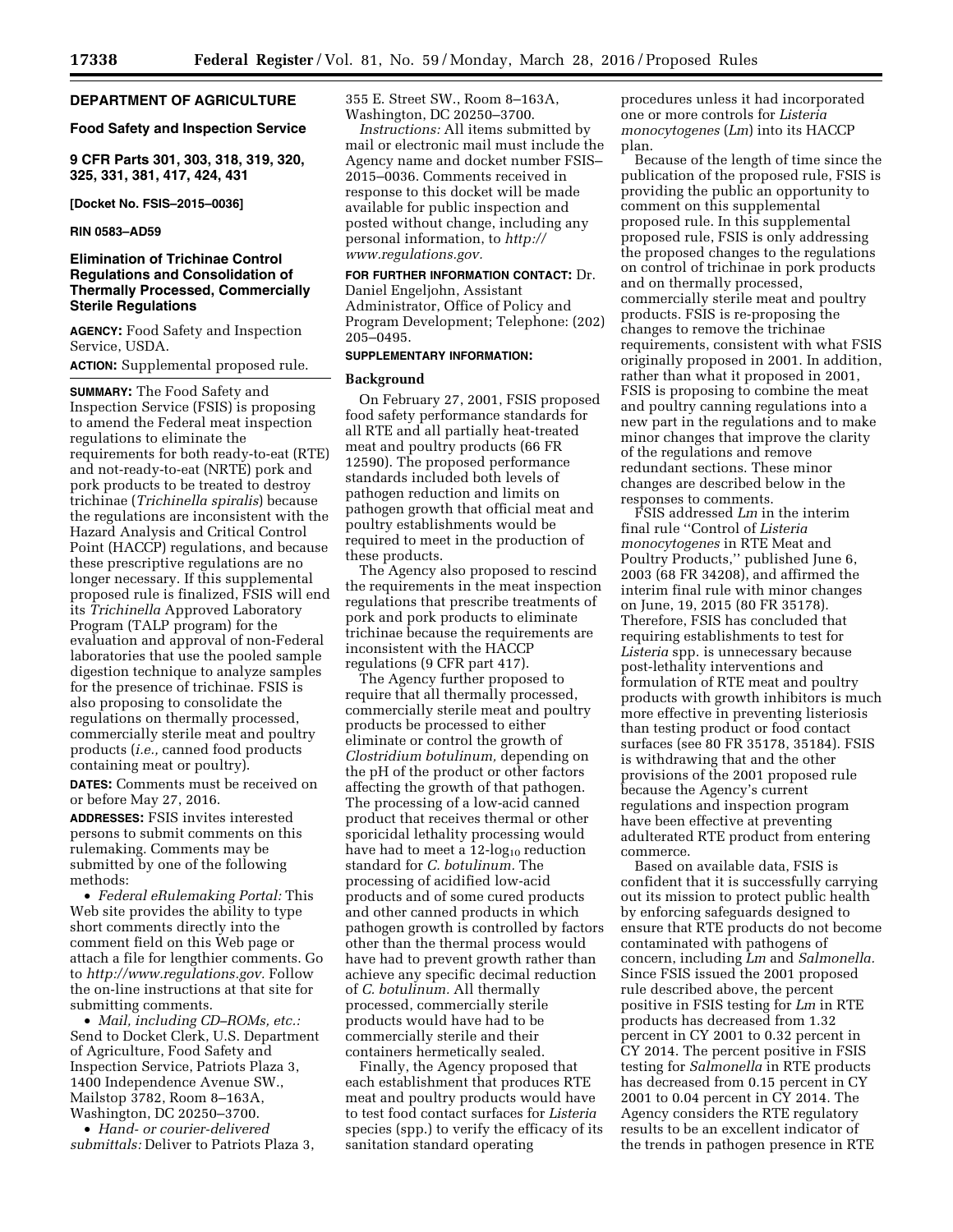products over several years. This downward trend shows that the current regulatory requirements have been effective in controlling *Lm* and *Salmonella* in RTE meat and poultry products.

Pathogens adulterate RTE products, and establishments are required to produce RTE products that do not have detectable levels of pathogens (*e.g., Salmonella*). Also, establishments are required to stabilize RTE products to inhibit the growth of spore-forming bacteria (*e.g., C. botulinum* and *C. perfringens*). If establishments' labels indicate that their products are RTE by not including safe handling instructions, they are required to process the products to render them RTE, in accordance with 9 CFR 317.2(l) and 381.125(b). FSIS requires establishments to validate their processes to achieve at least a  $6.5 \log_{10}$ reduction of *Salmonella* for cooked beef, roast beef, and cooked corned beef products (9 CFR 318.17); a  $5\text{-}log_{10}$ reduction for uncured meat patties (which establishments achieve if they meet the time temperature requirements in 9 CFR 318.23); a  $7$ -log<sub>10</sub> reduction for cooked poultry products (9 CFR 381.150); or an equivalent lethality. To assist establishments in meeting these requirements, FSIS has issued guidance on lethality and stabilization in RTE products, ''Appendix A, Guidance on Relative Humidity and Time/ Temperature for Cooking/Heating and Applicability to Production of Other Ready-to-Eat Meat and Poultry Product Compliance Guidelines for Meeting Lethality Performance Standards For Certain Meat And Poultry Products;'' ''Appendix B, Compliance Guidelines for Cooling Heat-Treated Meat and Poultry Products (Stabilization);'' ''Time-Temperature Tables for Cooking Ready-to-Eat Poultry Products;'' and ''FSIS Guidance on Safe Cooking of Non-Intact Meat Chops, Roasts, and Steaks.'' The guidance documents are available on FSIS's Web site at *[http://](http://www.fsis.usda.gov/wps/portal/fsis/topics/regulatory-compliance/compliance-guides-index) [www.fsis.usda.gov/wps/portal/fsis/](http://www.fsis.usda.gov/wps/portal/fsis/topics/regulatory-compliance/compliance-guides-index) [topics/regulatory-compliance/](http://www.fsis.usda.gov/wps/portal/fsis/topics/regulatory-compliance/compliance-guides-index) [compliance-guides-index.](http://www.fsis.usda.gov/wps/portal/fsis/topics/regulatory-compliance/compliance-guides-index)* Although there are no specific lethality requirements for other fully cooked products, as noted above, they must be produced to eliminate any detectable pathogens. By following the Guidance in Appendix A and Appendix B, establishments can meet this requirement.

FSIS reviews establishments' supporting documentation for their lethality and stabilization processes to verify that they are meeting regulatory requirements. FSIS is updating its guidance documents to ensure that

industry has the necessary information to effectively address hazards. In addition, the Agency has finalized validation guidance so that establishments have information necessary to validate that their HACCP systems effectively address these hazards in RTE product. The guidance is available on FSIS's Web site at *[http://](http://www.fsis.usda.gov/wps/wcm/connect/a70bb780-e1ff-4a35-9a9a-3fb40c8fe584/HACCP_Systems_Validation.pdf?MOD=AJPERES)  [www.fsis.usda.gov/wps/wcm/connect/](http://www.fsis.usda.gov/wps/wcm/connect/a70bb780-e1ff-4a35-9a9a-3fb40c8fe584/HACCP_Systems_Validation.pdf?MOD=AJPERES) [a70bb780-e1ff-4a35–9a9a-3fb40c8fe584/](http://www.fsis.usda.gov/wps/wcm/connect/a70bb780-e1ff-4a35-9a9a-3fb40c8fe584/HACCP_Systems_Validation.pdf?MOD=AJPERES) HACCP*\_*[Systems](http://www.fsis.usda.gov/wps/wcm/connect/a70bb780-e1ff-4a35-9a9a-3fb40c8fe584/HACCP_Systems_Validation.pdf?MOD=AJPERES)*\_

*[Validation.pdf?MOD=AJPERES.](http://www.fsis.usda.gov/wps/wcm/connect/a70bb780-e1ff-4a35-9a9a-3fb40c8fe584/HACCP_Systems_Validation.pdf?MOD=AJPERES)*  Inspectors began verifying that large establishments meet all validation requirements on January 4, 2016 and will begin verifying that small and very small establishments meet all validation requirements on April 4, 2016 (80 FR 27557).

# **The Supplemental Proposed Rule**

Consistent with the 2001 proposed rule, this supplemental proposed rule will, if finalized, remove the provisions for the prescribed treatment of pork and pork products under 9 CFR 318.10 to provide establishments with the flexibility to determine whether and how they need to treat the products to eliminate trichinae. If this supplemental proposed rule is finalized, establishments will have the flexibility provided by the HACCP regulations (9 CFR part 417) to develop appropriate science-based controls for trichinae and other parasitic hazards in pork. All establishments producing pork products will have to determine whether trichinae is a hazard reasonably likely to occur in their processes. If it is, they must address this hazard in their HACCP plans or in a prerequisite program.

Many establishments producing pork products already address trichinae in their HACCP plans or in a prerequisite program (see FSIS Notice 14–15, *Prescribed Treatment to Destroy Trichinae in Pork, and Products Containing Pork, as Required by 9 CFR 318.10,* available on FSIS's Web site at *[http://www.fsis.usda.gov/wps/wcm/](http://www.fsis.usda.gov/wps/wcm/connect/16732ee6-e159-4810-a423-9c31aee26c38/14-15.pdf?MOD=AJPERES&CONVERT_TO=url&CACHEID=16732ee6-e159-4810-a423-9c31aee26c38) [connect/16732ee6-e159-4810-a423-](http://www.fsis.usda.gov/wps/wcm/connect/16732ee6-e159-4810-a423-9c31aee26c38/14-15.pdf?MOD=AJPERES&CONVERT_TO=url&CACHEID=16732ee6-e159-4810-a423-9c31aee26c38)  [9c31aee26c38/14-](http://www.fsis.usda.gov/wps/wcm/connect/16732ee6-e159-4810-a423-9c31aee26c38/14-15.pdf?MOD=AJPERES&CONVERT_TO=url&CACHEID=16732ee6-e159-4810-a423-9c31aee26c38)  [15.pdf?MOD=AJPERES&CONVERT](http://www.fsis.usda.gov/wps/wcm/connect/16732ee6-e159-4810-a423-9c31aee26c38/14-15.pdf?MOD=AJPERES&CONVERT_TO=url&CACHEID=16732ee6-e159-4810-a423-9c31aee26c38)*\_ *[TO=url&CACHEID=16732ee6-e159-](http://www.fsis.usda.gov/wps/wcm/connect/16732ee6-e159-4810-a423-9c31aee26c38/14-15.pdf?MOD=AJPERES&CONVERT_TO=url&CACHEID=16732ee6-e159-4810-a423-9c31aee26c38)* 

*[4810-a423-9c31aee26c38](http://www.fsis.usda.gov/wps/wcm/connect/16732ee6-e159-4810-a423-9c31aee26c38/14-15.pdf?MOD=AJPERES&CONVERT_TO=url&CACHEID=16732ee6-e159-4810-a423-9c31aee26c38)*). As explained in this notice, if an establishment considers trichinae in its hazard analysis and determines that it is reasonably likely to occur, FSIS inspection program personnel (IPP) will verify whether the establishment is implementing any of the procedures in 9 CFR 318.10(c) or alternative procedures in its HACCP plan. If trichinae is considered and determined

not to be reasonably likely to occur, IPP will review the decision and may question the adequacy of the analysis. If trichinae is not considered, IPP will verify whether the establishment meets the criteria in 9 CFR 318.10(c).

If this supplemental proposed rule is finalized, all establishments producing pork products must assess whether trichinae is a hazard reasonably likely to occur. If the answer is yes, establishments must assess whether their products should be treated for elimination of live trichinae, or whether special cooking instructions are necessary on the label of the products. Establishments must also assess whether safe handling labels are sufficient to ensure that the products are cooked to temperatures necessary to eliminate any possible live trichinae. Establishments may decide to treat their products for trichinae or to include special cooking instructions on labels based on how consumers typically prepare the products or the likelihood of the products being confused with RTE products. Their decisions may also be based on whether their suppliers participate in the U.S. Trichinae Certification Program, which is a voluntary pre-harvest pork safety program administered by the Animal and Plant Health Inspection Service (APHIS) (see 9 CFR part 149).

According to the Centers for Disease Control and Prevention, the risk for *Trichinella* infection associated with commercial pork has decreased substantially in the United States since the 1940s, when data collection on trichinellosis cases first began. During the period from 2008 to 2012, only 10 cases of trichinellosis were linked to commercial pork products.1 FSIS is aware that the risk of infection with *Trichinella* is increased in organic, pasture raised swine and feral swine that have access to rodents and wildlife infected with *Trichinella.*2 FSIS has developed a draft compliance guide for establishments to follow should this supplemental proposed rule become final. The draft compliance guide is designed to help establishments, particularly small and very small establishments, in understanding the controls that are effective for the prevention and elimination of trichinae and other parasites in RTE and NRTE pork products. FSIS has posted this

<sup>1</sup>Wilson, Nana O., Hall, Rebecca L., Montgomery, Susan P., et al. *Trichinellosis Surveillance—United States, 2008–2012.* MMWR Surveill Summ 2014;64(No. SS–1): 1.

<sup>2</sup>Wilson, Nana O., Hall, Rebecca L., Montgomery, Susan P., et al. Trichinellosis Surveillance—United States, 2008–2012. MMWR Surveill Summ 2014;64(No. SS–1): 6.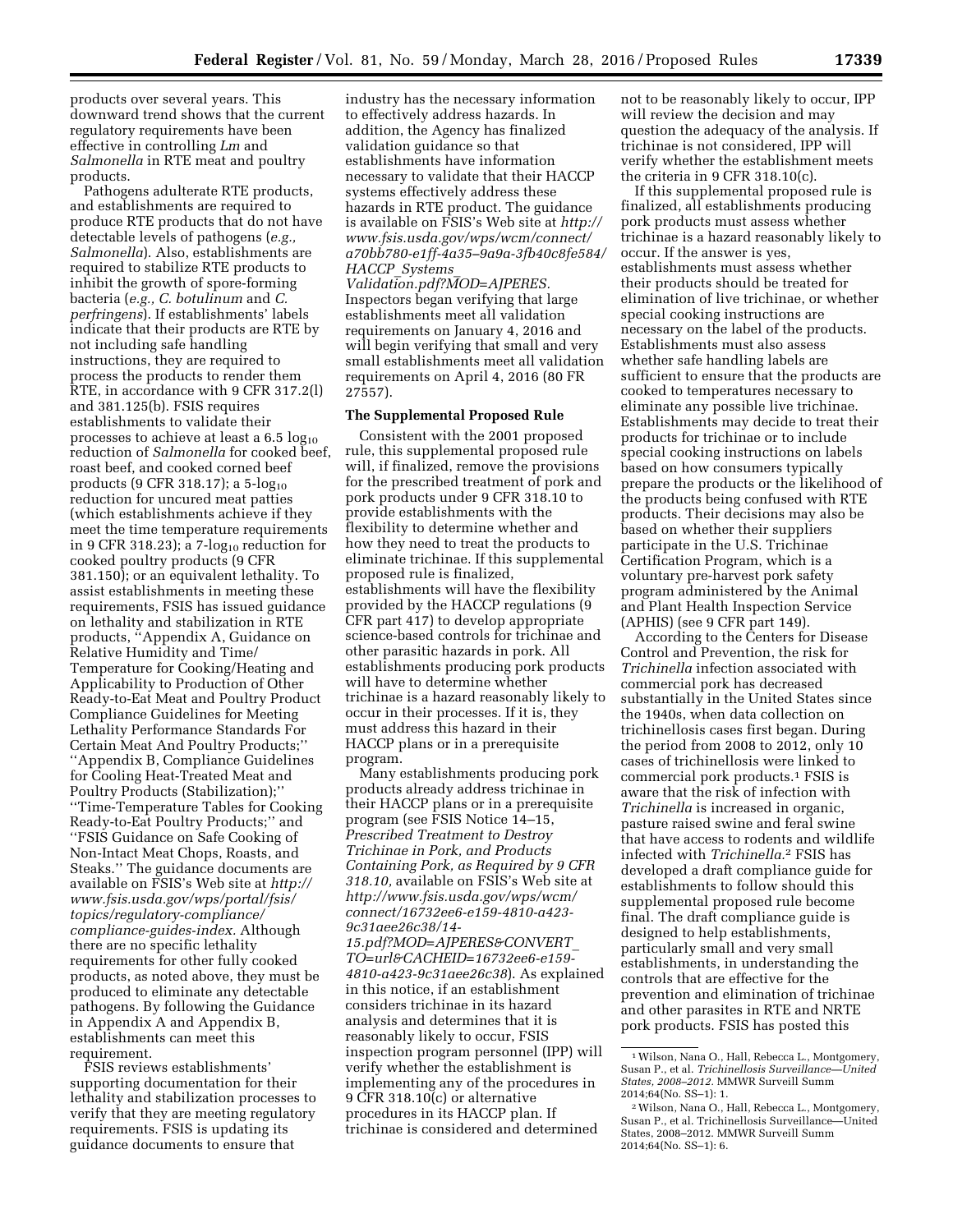draft compliance guide on its Web page (*[http://www.fsis.usda.gov/wps/portal/](http://www.fsis.usda.gov/wps/portal/fsis/topics/regulatory-compliance/compliance-guides-index) [fsis/topics/regulatory-compliance/](http://www.fsis.usda.gov/wps/portal/fsis/topics/regulatory-compliance/compliance-guides-index) [compliance-guides-index](http://www.fsis.usda.gov/wps/portal/fsis/topics/regulatory-compliance/compliance-guides-index)*) and is requesting comments on the guidance.

In July 2015, the Codex Alimentarius Commission (Codex) adopted risk-based guidelines for the control of *Trichinella*  spp. parasites in pork.<sup>3</sup> In addition, FSIS is aware that the National Pork Producers Council and the National Pork Board have been supportive of efforts to establish a U.S. compartment of negligible risk for *Trichinella* in accordance with the World Organization for Animal Health (OIE) 4 guideline. FSIS's draft compliance guide is consistent with the Codex and OIE guidelines.

If this supplemental proposed rule is finalized, FSIS will end its *Trichinella*  Approved Laboratory Program (TALP program). Since the 1980s, FSIS has operated the TALP program for the evaluation and approval of non-Federal laboratories that use the pooled sample digestion technique to analyze samples for the presence of trichinae (see 9 CFR 318.10(e)). There is only one laboratory enrolled in the TALP program. FSIS is proposing to end this program to make more efficient use of its resources. If this supplemental proposed rule is finalized, establishments may test product samples for the presence of trichinae using a validated testing method that is equivalent to the pooled sample digestion technique, or they may use another effective test method to verify that their system is working.

Consistent with the 2001 proposed rule, FSIS also is proposing to remove the following referential and related provisions concerning required treatment to eliminate trichinae: The reference to the required trichinae treatment in 9 CFR 303.1(f); the requirement under 9 CFR 319.106(b) that country ham products and dry cured pork shoulder be treated for the destruction of possible trichinae; the requirement under 9 CFR 319.145(a)(2) that when pork muscle tissue is combined with beef or veal, or both, in the preparation of certain Italian sausage products, it be treated for the destruction of possible live trichinae; the record retention requirement under 9 CFR 320.1(b)(7) concerning sample results and calculation results as required by processing procedures in 9

CFR 318.10(c)(3)(iv) (Methods 5 and 6) to destroy trichinae; the provision in 9 CFR 325.7(a) for including pork that has been refrigerated to destroy trichinae in the category of products that require special supervision between official establishments under official seal; the provision in 9 CFR 331.5(a)(1)(ii) that any meat or meat food product is adulterated if it is a RTE pork product that has not been treated to destroy trichinae as prescribed in 9 CFR 318.10; and the requirement under 9 CFR 424.21(a)(3)(ii) and (iii) that when pork muscle tissue is combined with poultry products, it must be treated for the destruction of possible live trichinae.

# **Thermally Processed, Commercially Sterile Products**

FSIS is not proposing to finalize the proposed performance standard for thermally processed, commercially sterile products. As discussed below, commenters opposed FSIS's changes, and based on its review of the comments, FSIS has concluded that the proposed changes are unnecessary. Rather, FSIS is proposing to combine the regulations for thermally processed, commercially sterile products in 9 CFR 381.300 through 381.311 and 318.300 through 318.311 and recodify them into one new 9 CFR part 431. These regulations have been effective in ensuring production of safe unadulterated product. Between 2001 and 2014, there were only 11 recalls of thermally processed, commercially sterile products. Of the 11 recalls, one recall was for products that were contaminated with *C. botulinum;* one recall was for products that were contaminated with foreign material; three recalls were for products that were underprocessed; and six recalls were for products that were mislabeled and contained an ingredient of public health concern.

In 9 CFR 318.301(f)(2) and 381.301(f)(2), which address containers and closures (proposed 9 CFR  $431.2(f)(2)$ , FSIS is proposing to remove the requirement that an establishment obtain the Administrator's approval before using an alternative time lapse between container closure and the initiation of the thermal process. Under this supplemental proposed rule, the maximum time lapse between closing and initiation of thermal processing would be two hours unless data are available from the establishment's processing authority demonstrating that an alternate time period is safe and will not result in product spoilage.

FSIS is proposing to remove the redundant descriptions of equipment (*e.g.,* bleeders, vents) common to the

several types of retort systems (batch still, batch agitating, continuous rotary, and hydrostatic) in 9 CFR 318.305 and 381.305 (proposed 9 CFR 431.6) and to replace them with a single paragraph (b)(1) that describes equipment common to all the systems.

In the same sections, paragraph (h)(2), FSIS is proposing to remove the requirement for Agency prior approval of the chemicals used by the establishment because the Agency no longer approves these chemicals.

In 9 CFR 318.309 and 381.309 on finished product inspection (proposed 9 CFR 431.10), FSIS is proposing to redesignate paragraphs and to remove reserved paragraphs (b) and (c) in order to make the section easier to understand.

FSIS also is proposing to replace every mention of ''area supervisor'' with ''District Office'' to reflect FSIS's current organization. Additionally, in accordance with Executive Orders 12866 and 12988, which emphasize the need for plain language, FSIS is proposing to replace the word ''shall'' with ''must'' to simplify the effect of the regulations and make them easier to understand.

Official establishments that produce thermally processed, commercially sterile meat and poultry products are reminded that they are subject to the HACCP regulations in 9 CFR part 417 and are required to conduct a hazard analysis for all such products. However, the HACCP regulations at 9 CFR 417.2(b)(3) exempt these establishments from having to address food safety hazards associated with microbiological contamination if the establishments comply with the canning regulations in 9 CFR 318.300 through 318.311 and 381.300 through 381.311 (which FSIS is proposing to consolidate in a new 9 CFR part 431). The canning regulations are based on HACCP principles, and there are obvious parallels between them and the HACCP regulations in approach to controlling food safety hazards.

However, because the regulations in proposed 9 CFR part 431 primarily address microbial hazards, processors of thermally processed, commercially sterile meat and poultry products in hermetically sealed containers must carry out hazard analyses and develop and implement HACCP plans to address any chemical or physical hazards that are reasonably likely to occur. The proposed regulations in 9 CFR part 431, and the establishment's associated process documentation, would then serve a function similar to that of a prerequisite program. The documentation would be required to be kept under 9 CFR 417.5(a)(1) as

<sup>3</sup> Guidelines for the Control of *Trichinella* Spp. in Meat of Suidae (2015). Retrieved from *[http://](http://www.codexalimentarius.org/download/standards/13896/CXG_086e_2015.pdf) [www.codexalimentarius.org/download/standards/](http://www.codexalimentarius.org/download/standards/13896/CXG_086e_2015.pdf) [13896/CXG](http://www.codexalimentarius.org/download/standards/13896/CXG_086e_2015.pdf)*\_*086e*\_*2015.pdf*.

<sup>4</sup>World Organisation for Animal Health Terrestrial Animal Health Code. Retrieved from *[http://www.oie.int/fileadmin/Home/eng/Health](http://www.oie.int/fileadmin/Home/eng/Health_standards/tahc/2010/chapitre_trichinella_spp.pdf)*\_ *[standards/tahc/2010/chapitre](http://www.oie.int/fileadmin/Home/eng/Health_standards/tahc/2010/chapitre_trichinella_spp.pdf)*\_*trichinella*\_*spp.pdf*.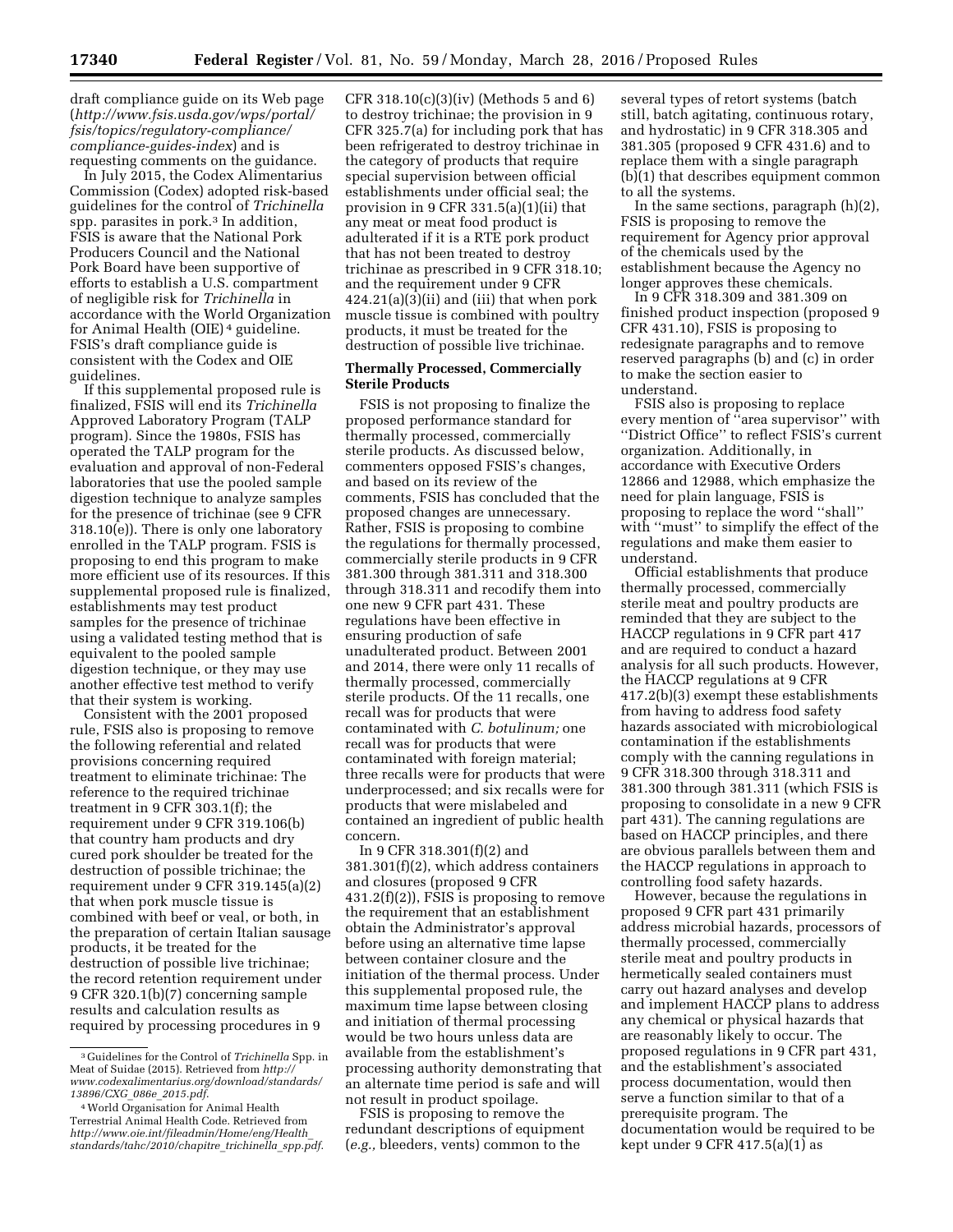documentation supporting a determination that the food safety hazards associated with microbiological contamination are not reasonably likely to occur in its operations (see FSIS Directive 7530.2, *Verification Activities in Canning Operations that Choose to Follow the Canning Regulations,*  available on FSIS's Web site at *[http://](http://www.fsis.usda.gov/wps/wcm/connect/49aeef48-21b9-4e46-ad02-269ff11183e5/7530_2.pdf?MOD=AJPERES) [www.fsis.usda.gov/wps/wcm/connect/](http://www.fsis.usda.gov/wps/wcm/connect/49aeef48-21b9-4e46-ad02-269ff11183e5/7530_2.pdf?MOD=AJPERES) [49aeef48-21b9-4e46-ad02-](http://www.fsis.usda.gov/wps/wcm/connect/49aeef48-21b9-4e46-ad02-269ff11183e5/7530_2.pdf?MOD=AJPERES) [269ff11183e5/7530](http://www.fsis.usda.gov/wps/wcm/connect/49aeef48-21b9-4e46-ad02-269ff11183e5/7530_2.pdf?MOD=AJPERES)*\_ *[2.pdf?MOD=AJPERES](http://www.fsis.usda.gov/wps/wcm/connect/49aeef48-21b9-4e46-ad02-269ff11183e5/7530_2.pdf?MOD=AJPERES)*).

# **Comments on the 2001 Proposed Rule and FSIS Response**

FSIS received approximately 13 comments on the proposed removal of the trichinae control regulations and the amendment of the thermal processing regulations from trade associations representing meat and poultry processors, companies that produce meat and poultry products, a company that manufactures packaging for liquid food products, and a farmer-owned cooperative. Following are summaries and responses to the comments.

# **Trichinae Control**

*Comment:* Many comments from trade associations representing meat and poultry processors, companies that produce meat and poultry products, and the farmer-owned cooperative supported the proposal to eliminate the prescriptive trichinae control regulations. Other comments from companies that produce meat and poultry products recommended retaining the regulations. One comment from a company that produces meat and poultry products asked what effect elimination of the trichinae control regulations would have on *Toxoplasma (T.) gondii,* a protozoan parasite that can cause the disease toxoplasmosis, in pork. Another comment from a company that produces meat and poultry products stated that safe handling labeling would not adequately inform all consumers that raw pork product needs to be cooked thoroughly. For example, the commenter stated that some raw products may have a ''cooked'' appearance because they contain ingredients such as wine, paprika, or curing agents. Also, the commenter stated that consumers who do not know English would have difficulty relying on a safe-handling label.

Another comment from a company that produces meat and poultry products said that the requirements for destruction of trichinae should be retained, but that the requirements should be reevaluated as on-farm practices improve. This commenter

suggested that the Agency provide an option for processors to be able to use pork from suppliers with control programs that ensure trichinae-free pork.

*Response:* FSIS is proposing to eliminate the trichinae control regulations, as it proposed in 2001, largely because of their inconsistency with HACCP. Compliance with the HACCP regulations for RTE and NRTE products will ensure that trichinae and other parasites, including *T. gondii,* are eliminated. Because both trichinae and *T. gondii* have a high sensitivity to heat compared with other pathogens (*e.g., Salmonella*), the organisms would be rendered non-infective if pork were cooked at the times and temperatures recommended for removing bacterial hazards. Therefore, even if the prevalence of *T. gondii* were to increase in pork and pork products, the likelihood that *T. gondii* can survive cooking and cause foodborne illness is negligible.

In 2007, EcoSure, an independent food safety audit company, conducted a consumer cooking temperature audit that involved the collection of data from primary shoppers of over 900 households geographically dispersed across the country.5 Participants were asked to record the final cooking temperature and name the main ingredient of any meal they prepared during the week of the study. Current cooking practices as captured in the 2007 EcoSure dataset show that approximately 76 percent of consumers are cooking pork products at the times and temperatures recommended for removing bacterial hazards.<sup>6</sup> However, the 2007 EcoSure dataset does not specifically include the time from when the final cooking temperature was recorded to when consumption occurred. It is likely that product in this dataset encountered a range of dwell times.

FSIS recommends in its guidance concerning whole cuts of pork a cooking temperature of 145 [deg]F. with 3 minutes dwell time for cooking whole cuts of pork. Available data support that this time/temperature combination would be equivalent to cooking at 160 [deg]F. without holding a product at that temperature for any dwell time. FSIS's guidance concerning cooking whole cuts of pork is located at *http:// blogs.usda.gov/2011/05/25/cooking-* *meat-check-the-new-recommendedtemperatures/.* 

FSIS's guidance reflects the same standards that the Agency uses for cooked meat products produced in federally inspected meat establishments. These standards rely on the rest time of three minutes to achieve a safe product. Therefore, FSIS believes that safe handling statements are adequate to inform consumers about the time/ temperature sufficient to ensure the product is fully cooked.

Additionally, FSIS requires that safe handling instructions be prominently and conspicuously placed on labels so that intended users are fully aware that raw products, including raw products that may have a ''cooked'' appearance, must be cooked for safety (9 CFR 317.2(b)). The low rates of trichinellosis cases in recent years further demonstrate that safe handling statements are adequate to protect consumers from trichinae.

As for the comment that consumers who do not know English would have difficulty relying on a safe-handling label, FSIS does not require products that are intended for domestic distribution to be labeled in languages other than English. However, the safe handling instructions are also accompanied by graphic symbols. The graphic symbols are intended to be visual reminders to all people reading the instructions and to convey messages to people who have difficulty reading English (59 FR 14539). Therefore, the graphics convey the necessary information to consumers who do not read English. The low incidence of illness also supports this conclusion.

With respect to the comment that the requirements for destruction of trichinae should be retained until on-farm practices improve, FSIS has entered into an agreement with APHIS, the National Pork Producers Council, and two pork processors to pilot test a trichinae certification program to identify risk factors for trichinae infection and to certify production units that voluntarily adopted practices that reduce or eliminate the risk of trichinae. This program was finalized by APHIS in 2008 (73 FR 60464, October 10, 2008) and has encouraged the trend, referred to by the commenter, toward sound onfarm management practices to reduce trichinae risk. In the last 10–15 years, the swine industry has improved its biosecurity practices which not only reduce disease spread but also address risk factors for *Trichinella* such as rodent control, rapid removal of dead animals, minimizing feed exposure to rodents, and keeping animal feed and housing areas free of materials that

<sup>5</sup>EcoSure-EcoLab. (2007). EcoSure 2007 Cold Temperature Database. FoodRisk.org. available at: *[http://foodrisk.org/exclusives/EcoSure/.](http://foodrisk.org/exclusives/EcoSure/)* 

<sup>6</sup>EcoSure-EcoLab. (2007). *EcoSure 2007 Cold Temperature Database.* FoodRisk.org. available at: *[http://foodrisk.org/exclusives/EcoSure/.](http://foodrisk.org/exclusives/EcoSure/)*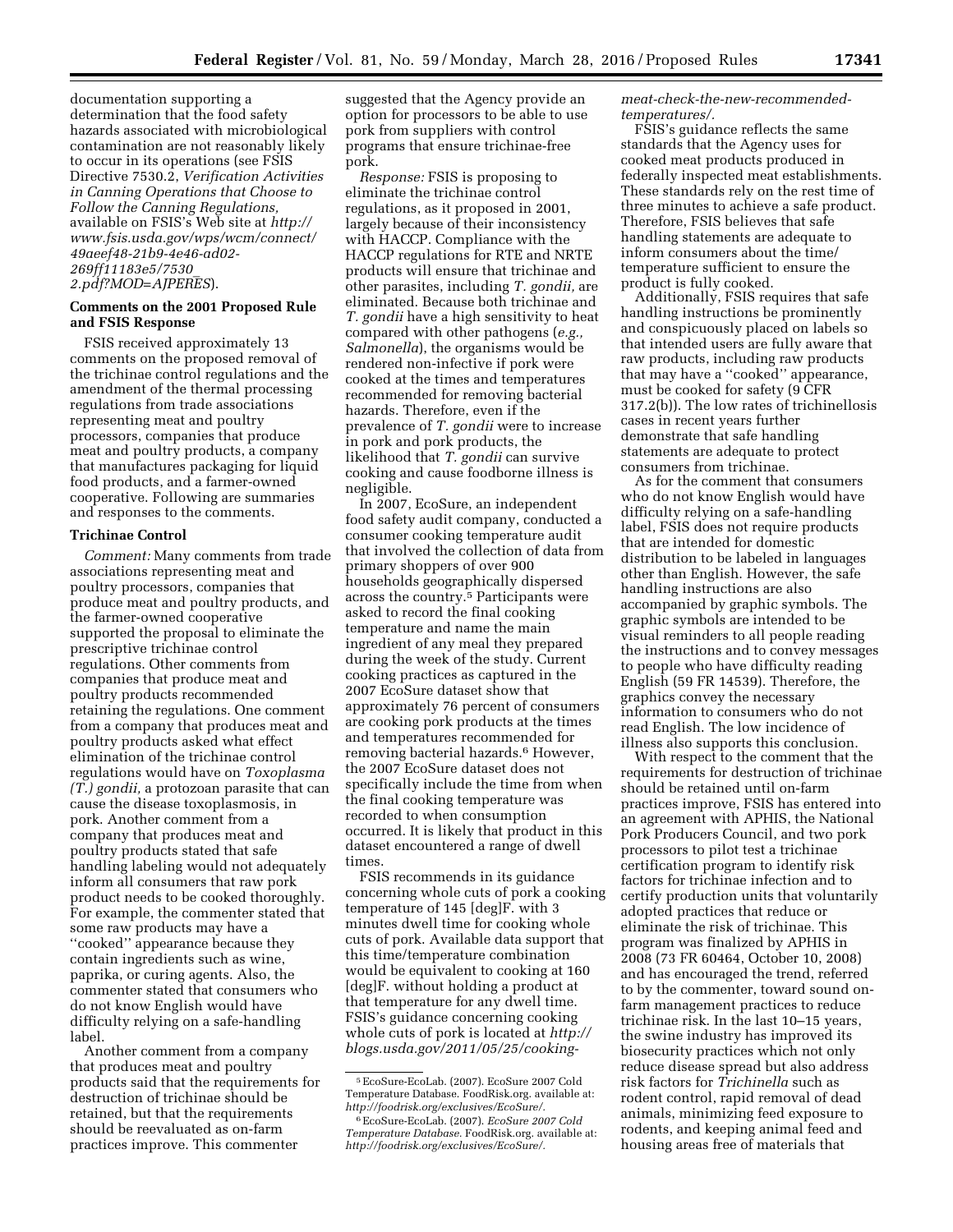could harbor rodents.7 8 Industry led initiatives like the PQA Plus certification program (*[http://](http://www.pork.org/pqa-plus-certification/) [www.pork.org/pqa-plus-certification/](http://www.pork.org/pqa-plus-certification/)*) and the Common Industry Audit (soon to include review of *Trichinella* risk factors; *[http://www.pork.org/common](http://www.pork.org/common-industry-audit/)[industry-audit/](http://www.pork.org/common-industry-audit/)*) also support the practices described above. Because onfarm practices have improved, and the prevalence of *Trichinella* in U.S. swine is extremely low,9 FSIS is not proposing to retain the trichinae regulations.

Regarding the suggestion that the Agency keep the current regulations but add an option for processors who obtain pork from suppliers with trichinaecontrol programs, processors who determine that trichinae is a hazard reasonably likely to occur in their products already have available to them this option for controlling the hazard (see FSIS Notice 14–15 available at *[http://www.fsis.usda.gov/wps/portal/](http://www.fsis.usda.gov/wps/portal/fsis/topics/regulations/fsis-notices) [fsis/topics/regulations/fsis-notices](http://www.fsis.usda.gov/wps/portal/fsis/topics/regulations/fsis-notices)*).

#### **Thermally Processed, Commercially Sterile Products**

*Comment:* Seven comments from trade associations and companies that produce meat and poultry products opposed the Agency's proposed performance standard for thermally processed, commercially sterile products. One commenter asserted that the existing regulations had worked for many years, and that there was no reason to change them. One comment from a trade association stated that the cost to industry to revalidate processes for compliance with the proposed performance standard would be excessive and would run into the millions of dollars. Another stated that, while experienced processing firms would continue to produce safe product under the proposed performance standard, new, inexperienced firms would inevitably fail and endanger public health.

One commenter stated that the proposed performance standard would

<sup>8</sup> United States Department of Agriculture, Animal and Plant Health Inspection Service. (2015). National Animal Health Monitoring System Swine 2012, Part 1: Baseline Reference of Swine Health and Management in the United States, 2012. Retrieved from *[https://www.aphis.usda.gov/](https://www.aphis.usda.gov/animal_health/nahms/swine/downloads/swine2012/Swine2012_dr_PartI.pdf) animal*\_*[health/nahms/swine/downloads/](https://www.aphis.usda.gov/animal_health/nahms/swine/downloads/swine2012/Swine2012_dr_PartI.pdf) [swine2012/Swine2012](https://www.aphis.usda.gov/animal_health/nahms/swine/downloads/swine2012/Swine2012_dr_PartI.pdf)*\_*dr*\_*PartI.pdf*.

9Seroprevalence of *Trichinella* and *Toxoplasma*  in U.S. Grower/Finisher Pigs, 2006. (2011). Retrieved from *[https://www.aphis.usda.gov/](https://www.aphis.usda.gov/animal_health/nahms/swine/downloads/swine2006/Swine2006_is_trich.pdf) animal*\_*[health/nahms/swine/downloads/](https://www.aphis.usda.gov/animal_health/nahms/swine/downloads/swine2006/Swine2006_is_trich.pdf) [swine2006/Swine2006](https://www.aphis.usda.gov/animal_health/nahms/swine/downloads/swine2006/Swine2006_is_trich.pdf)*\_*is*\_*trich.pdf*.

introduce an inconsistency with FDA regulations (21 CFR part 113), with which some establishments under FSIS jurisdiction and inspection also must comply. Another stated that the proposed standard would create regulatory disharmonies with the recommended code of practice of the Codex Alimentarius Commission.10 The commenters argued that FSIS should not change the current regulations because they are essentially the same as FDA's regulations and Codex's recommended code of practice.

A commenter from a trade association stated that rather than promulgating a performance standard, the Agency should consider combining and recodifying the currently separate requirements for meat and poultry products.

The same commenter requested that FSIS eliminate the following requirements because the commenter argued that they do not involve food safety: Examination and cleaning of empty containers (9 CFR 318.301(a); 381.301(a)) and the handling of containers after closure (9 CFR 318.301(f)(1); 381.301(f)(1)) because the practices are not relevant to container integrity; equipment maintenance (9 CFR 318.305(g); 381.305(g)) because these practices are more appropriate for a prerequisite program; and incubation of canned products (9 CFR 318.309(d)(1) and (2); 381.309(d)(1) and (2)) because it is a form of end-product testing that is ineffective as a routine means for ensuring the safety of canned products.

Additionally, the commenter requested that FSIS eliminate the remaining prior approval requirements that may have been overlooked when the Agency previously removed most of its prior approval requirements.

Finally, the commenter suggested that FSIS consolidate redundant requirements in the sections on equipment and procedures for heat processing systems (9 CFR 318.305(b); 381.305(b)) because a number of requirements are common to two or more of the retort systems.

*Response:* The Agency agrees that it should keep its regulations consistent with FDA's regulations and with Codex's code of practice in order to minimize confusion for processors. Additionally, the Agency's existing regulations are effective at ensuring food safety as evidenced by the fact that, as explained above, there have been minimal food product recalls involving

thermally processed, commercially sterile products since the proposed rule published in 2001. FSIS has found no reason to believe that it underestimated the cost of the proposed rule; however, because the current regulations are effective, the Agency agrees with the commenters that the additional requirements in the proposed rule are unnecessary.

Therefore, the Agency is proposing that the requirements for thermally processed, commercially sterile meat and poultry products be consolidated in a single part of the regulations (9 CFR part 431) and to make minor changes that improve the clarity of the regulations and remove redundant sections. As is discussed above, FSIS is proposing to remove the Administrator's prior approval requirement before an establishment may use an alternative time lapse between container closure and the initiation of the thermal process (9 CFR 318.301(f)(2); 381.301(f)(2)). FSIS also is proposing to replace the redundant descriptions of equipment (*e.g.,* bleeders, vents) common to the several types of retort systems (batch still, batch agitating, continuous rotary, and hydrostatic) with a single paragraph that describes equipment common to all the systems (9 CFR 318.305 and 381.305). Combining the regulations will eliminate any confusion for processors of both meat and poultry products and inspection personnel over minor wording differences between the two sets of regulations by combining and recodifying the separate requirements into a single section.

FSIS is not proposing changes to the requirements for the cleaning of empty containers (9 CFR 318.301(a); 381.301(a)) or to the handling of containers after closure (9 CFR  $318.301(f)(1); 381.301(f)(1)),$  as recommended by the commenter, because these are food safety requirements. The regulations were implemented to ensure the canned product is commercially sterile. To be and remain commercially sterile, the container must be hermetically sealed and receive a heat process that renders the container free of microorganisms capable of growth at non-refrigerated temperatures. Container integrity has a direct impact on whether the container is commercially sterile. If a container, lid, or cover is damaged upon receipt or before filling, then it is likely that it will not remain hermetically sealed, and that the product will not remain commercially sterile. FSIS also is not proposing the changes to the equipment maintenance requirements that the commenter recommended (9 CFR 318.305; 381.305) because these are food

<sup>7</sup>United States Department of Agriculture, Animal and Plant Health Inspection Service. (2008). National Animal Health Monitoring System Swine 2006, Part IV: Changes in the U.S. Pork Industry, 1990–2006. Retrieved from *[https://](https://www.aphis.usda.gov/animal_health/nahms/swine/downloads/swine2006/Swine2006_dr_PartIV.pdf) [www.aphis.usda.gov/animal](https://www.aphis.usda.gov/animal_health/nahms/swine/downloads/swine2006/Swine2006_dr_PartIV.pdf)*\_*health/nahms/swine/*

<sup>10</sup>Codex Alimentarius Commission. 1979. Recommended International Code of Hygienic Practice for Low-Acid and Acidified Low-Acid Canned Foods (CAC/RCP 23–1979).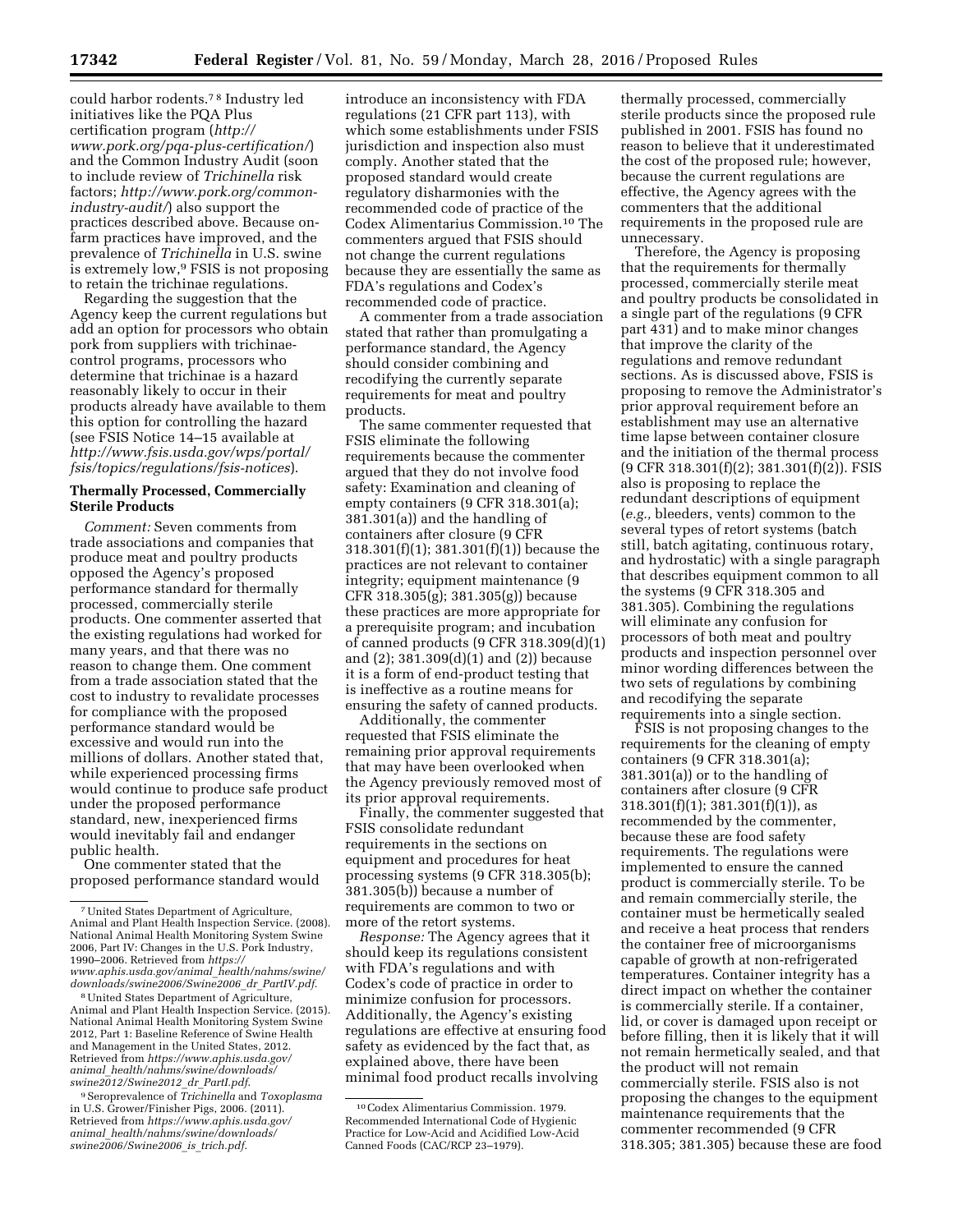safety requirements as well, and in FSIS's experience, the majority of recalls for under processing are the result of human error and equipment failure, which includes poor maintenance. For example, in the one recall mentioned above for products contaminated with *C. botulinum,* FSIS found problems with equipment maintenance at the establishment that produced products contaminated with *C. botulinum.* 

FSIS is not making the changes to the incubation requirements that the commenter recommended (9 CFR 318.309, 381.309) because they help prevent cans with evidence of spoilage from entering commerce.

However, consistent with the commenter's recommendation, FSIS is proposing to remove the requirement that the Administrator approve an establishment's use of an alternative time lapse between container closure and the initiation of the thermal process before the establishment may use the alternative (9 CFR 318.301(f)(2); 381.301(f)(2)). This proposal will allow for more flexibility. Therefore, under the proposed change, the maximum time lapse between closing and initiation of thermal processing would be two hours unless data are available from the establishment's processing authority demonstrating that an alternate time period is safe and will not result in product spoilage.

Also, consistent with what the commenter recommended, FSIS is proposing to remove the requirement for Agency prior approval of chemicals used by the establishment because the Agency no longer approves these chemicals. However, FSIS is not proposing to make any other changes to the prior approval requirements. FSIS already allows establishments to develop an alternate document procedure for handling process deviations if they do not want to hold product pending Agency review. FSIS has provided sufficient flexibility in the regulations, and the other prior approval requirements are still necessary to ensure food safety.

Finally, consistent with what the commenter recommended, FSIS is proposing to replace the redundant descriptions of equipment (*e.g.,*  bleeders, vents) common to the several types of retort systems (batch still, batch agitating, continuous rotary, and hydrostatic) (9 CFR 318.305; 381.305) with a single paragraph that describes equipment common to all the systems (proposed 9 CFR 431.6).

# **Executive Order 12866**

This supplemental proposed rule has been designated as a ''non-significant'' regulatory action under section 3(f) of Executive Order (E.O.) 12866. Accordingly, the proposed rule has not been reviewed by the Office of Management and Budget under E.O. 12866.

# **Economic Impact Analysis**

FSIS is removing the trichinae treatment requirements under 9 CFR 318.10 as this action will give industry the flexibility under HACCP to develop science-based food safety controls to address trichinae and other pork associated parasitic hazards. The removal of the requirements for trichinae treatment of pork products is unlikely to impose additional costs on the industry because the establishments can address trichinae in their existing HACCP plans. If an establishment has identified trichinae as a hazard reasonably likely to occur, the establishment would have to ensure that the process it uses effectively eliminates the hazard under HACCP. Under FSIS Notice 14–15, *Prescribed Treatment to Destroy Trichinae in Pork, and Products Containing Pork, as Required by 9 CFR 318.10,* establishments can use alternative procedures to those prescribed in the regulations, as long as establishments address the hazard in their HACCP plans. Establishments have the flexibility provided by the HACCP regulations to develop appropriate science-based controls for trichinae and other parasitic hazards in pork. Among the controls that can be employed are on-farm trichinae certification of hogs, lethality treatment for RTE product, and, for NRTE products, conspicuous labeling and validated cooking instructions (FSIS Notice 14–15).

FSIS inspection program personnel verify that establishments effectively address these hazards. Under the supplemental proposed rule, FSIS will end TALP, saving the Agency an average of \$13,750 per year (\$4,000 annual material cost + \$9,000 labor cost). TALP is a program under which FSIS has evaluated and approved non-Federal-laboratories that use the pooled sample design technique to analyze samples for the presence of trichinae. There is only one laboratory enrolled in the TALP program. FSIS is proposing to eliminate this program because very few establishments are using the laboratory that is in the program. The program is no longer necessary, and eliminating it will allow the Agency to make more efficient use of its resources.

The Agency also is proposing to combine the regulations for thermally processed, commercially sterile meat and poultry products into one new 9 CFR part 431 and to make minor changes to improve clarity and remove redundant requirements. As is discussed above, FSIS is proposing to remove the Administrator's prior approval requirement before an establishment may use an alternative time lapse between container closure and the initiation of the thermal process (9 CFR 318.301(f)(2); 381.301(f)(2)). FSIS also is proposing to replace the redundant descriptions of equipment (*e.g.,* bleeders, vents) common to the several types of retort systems (batch still, batch agitating, continuous rotary, and hydrostatic) with a single paragraph that describes equipment common to all the systems (9 CFR 318.305 and 381.305).

There are no additional costs associated with combining the canning regulations or with these other minor changes. FSIS is not proposing any new requirements for canning establishments and is providing additional flexibility by removing prior approval provisions.

#### **Regulatory Flexibility Act Assessment**

The FSIS Administrator has made a preliminary determination that this supplemental proposed rule would not have a significant economic impact on a substantial number of small entities in the United States, as defined by the Regulatory Flexibility Act (5 U.S.C. 601 *et seq.*).

The rule will affect 447 very small establishments and 222 small establishments that produce pork and pork products in the United States. FSIS is providing additional flexibility to these establishments. FSIS has developed a draft compliance guide designed to help small and very small establishments to understand the controls that are effective for the prevention and elimination of trichinae and other parasites in RTE and NRTE pork products. There are 29 very small establishments and 80 small establishments that produce thermally processed, commercially sterile meat and poultry products in the United States. The supplemental proposed rule does not impose any additional costs on small and very small establishments because these establishments already are in compliance with the canning regulations, and combining the separate (meat and poultry) canning regulations into one part is an administrative action.

# **Paperwork Reduction Act**

There are no paperwork or recordkeeping requirements associated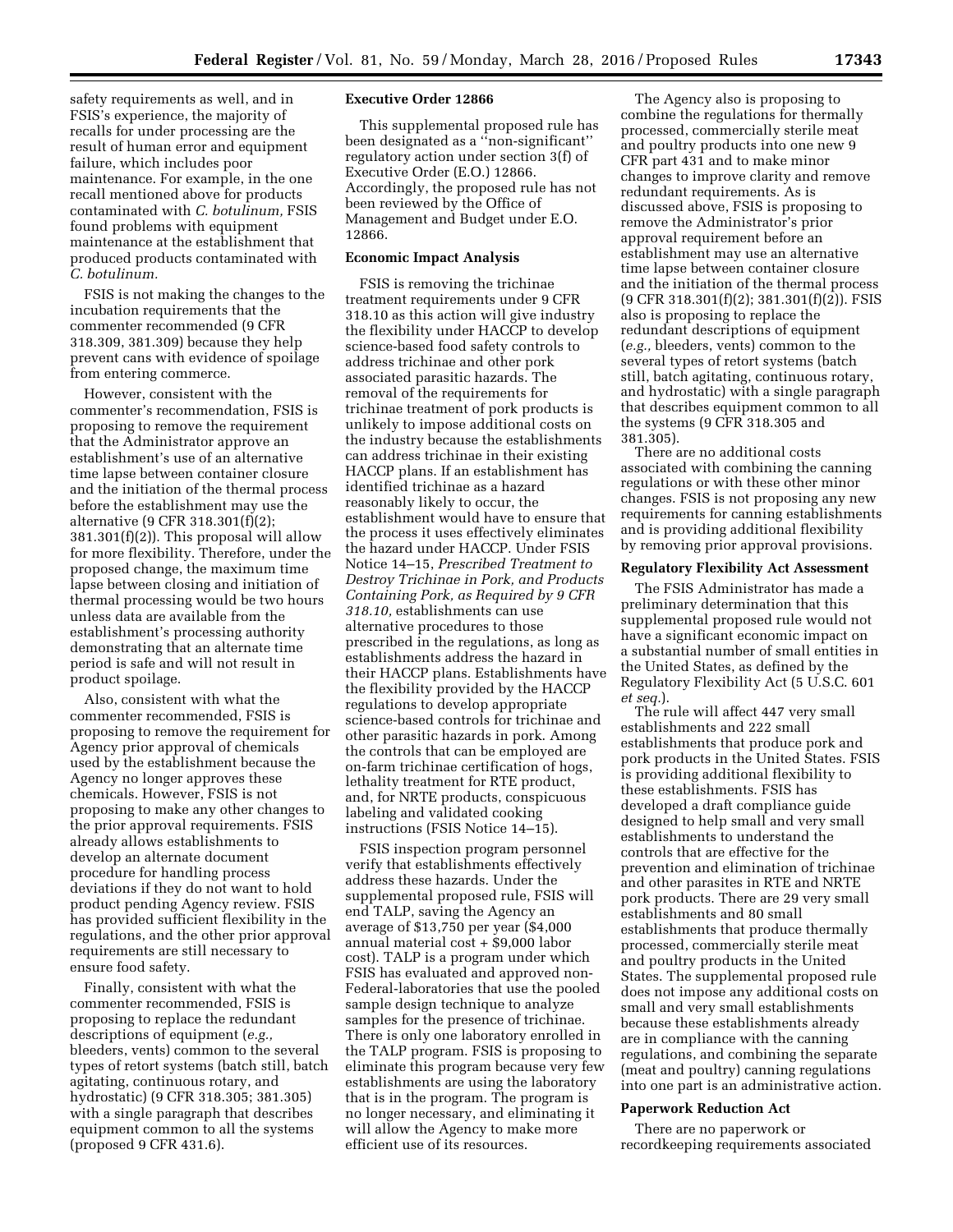with this proposed rule under the Paperwork Reduction Act of 1995 (44 U.S.C. 3501–3520).

# **E-Government Act**

FSIS and USDA are committed to achieving the purposes of the E-Government Act (44 U.S.C. 3601, *et seq.*) by, among other things, promoting the use of the Internet and other information technologies and providing increased opportunities for citizen access to Government information and services, and for other purposes.

# **Executive Order 12988, Civil Justice Reform**

This proposed rule has been reviewed under Executive Order 12988, Civil Justice Reform. Under this rule: (1) All State and local laws and regulations that are inconsistent with this proposed rule will be preempted; (2) no retroactive effect will be given to this proposed rule; and (3) no administrative proceedings will be required before parties may file suit in court challenging this proposed rule.

# **Executive Order 13175**

This proposed rule has been reviewed in accordance with the requirements of Executive Order 13175, ''Consultation and Coordination with Indian Tribal Governments.'' E.O. 13175 requires Federal agencies to consult and coordinate with tribes on a governmentto-government basis on policies that have tribal implications, including regulations, legislative comments or proposed legislation, and other policy statements or actions that have substantial direct effects on one or more Indian tribes, on the relationship between the Federal Government and Indian tribes or on the distribution of power and responsibilities between the Federal Government and Indian tribes.

FSIS has assessed the impact of this proposed rule on Indian tribes and determined that this rulemaking does not, to our knowledge, have tribal implications that require tribal consultation under E.O. 13175. If a Tribe requests consultation, the Food Safety and Inspection Service will work with the Office of Tribal Relations to ensure meaningful consultation is provided where changes, additions and modifications identified herein are not expressly mandated by Congress.

# **USDA Non-Discrimination Statement**

No agency, officer, or employee of the USDA will, on the grounds of race, color, national origin, religion, sex, gender identity, sexual orientation, disability, age, marital status, family/ parental status, income derived from a

public assistance program, or political beliefs, exclude from participation in, deny the benefits of, or subject to discrimination any person in the United States under any program or activity conducted by the USDA.

# *How To File a Complaint of Discrimination*

To file a complaint of discrimination, complete the USDA Program Discrimination Complaint Form, which may be accessed online at *[http://](http://www.ocio.usda.gov/sites/default/files/docs/2012/Complain_combined_6_8_12.pdf)  [www.ocio.usda.gov/sites/default/files/](http://www.ocio.usda.gov/sites/default/files/docs/2012/Complain_combined_6_8_12.pdf) [docs/2012/](http://www.ocio.usda.gov/sites/default/files/docs/2012/Complain_combined_6_8_12.pdf) Complain*\_*[combined](http://www.ocio.usda.gov/sites/default/files/docs/2012/Complain_combined_6_8_12.pdf)*\_*6*\_*8*\_*12.pdf,* or write a letter signed by you or your

authorized representative. Send your completed complaint form or letter to USDA by mail, fax, or email:

*Mail:* U.S. Department of Agriculture, Director, Office of Adjudication, 1400 Independence Avenue SW.,

Washington, DC 20250–9410. *Fax:* (202) 690–7442.

*Email: [program.intake@usda.gov.](mailto:program.intake@usda.gov)*  Persons with disabilities who require alternative means for communication (Braille, large print, audiotape, etc.), should contact USDA's TARGET Center at (202) 720–2600 (voice and TDD).

#### **Additional Public Notification**

Public awareness of all segments of rulemaking and policy development is important. Consequently, FSIS will announce this **Federal Register**  publication on-line through the FSIS Web page located at: *[http://](http://www.fsis.usda.gov/federal-register)  [www.fsis.usda.gov/federal-register](http://www.fsis.usda.gov/federal-register)*.

FSIS also will make copies of this publication available through the FSIS Constituent Update, which is used to provide information regarding FSIS policies, procedures, regulations, **Federal Register** notices, FSIS public meetings, and other types of information that could affect or would be of interest to our constituents and stakeholders. The Update is available on the FSIS Web page. Through the Web page, FSIS is able to provide information to a much broader, more diverse audience. In addition, FSIS offers an email subscription service which provides automatic and customized access to selected food safety news and information. This service is available at: *[http://www.fsis.usda.gov/subscribe.](http://www.fsis.usda.gov/subscribe)*  Options range from recalls to export information, regulations, directives, and notices. Customers can add or delete subscriptions themselves, and have the option to password protect their accounts.

# **List of Subjects**

# *9 CFR Part 301*

Meat inspection.

#### *9 CFR Part 303*

Meat inspection, Reporting and recordkeeping requirements.

# *9 CFR Part 318*

Food additives, Food packaging, Laboratories, Meat inspection, Reporting and recordkeeping requirements.

#### *9 CFR Part 319*

Food grades and standards, Food labeling, Frozen foods, Meat inspection, Oils and fats.

#### *9 CFR Part 320*

Meat inspection, Reporting and recordkeeping requirements.

#### *9 CFR Part 325*

Meat inspection, Reporting and recordkeeping requirements, Transportation.

#### *9 CFR Part 331*

Intergovernmental regulations, Meat inspection.

# *9 CFR Part 381*

Administrative practice and procedure, Animal diseases, Crime, Exports, Food grades and standards, Food Labeling, Food packaging, Government employees, Grant programs-agriculture, Intergovernmental relations, Laboratories, Meat inspection, Nutrition, Polycholorinated biphenyls (PCB's), Poultry and poultry products inspection, Reporting and recordkeeping requirements.

#### *9 CFR Part 417*

Meat inspection, Poultry and poultry products inspection, Reporting and recordkeeping requirements.

# *9 CFR Part 424*

Food additives, Food packaging, Meat inspection, Poultry and poultry products.

# *9 CFR Part 431*

Meat inspection, Poultry and poultry products inspection, Reporting and recordkeeping requirements.

For the reasons set forth in the preamble, FSIS proposes to amend title 9, chapter III, of the Code of Federal Regulations as follows:

# **PART 301—DEFINITIONS**

■ 1. The authority citation for part 301 is revised to read as follows:

**Authority:** 7 U.S.C. 450, 1901–1906; 21 U.S.C. 601–695; 7 CFR 2.7, 2.18, 2.53.

#### **§ 301.2 [Amended]**

■ 2. Section 301.2 is amended by removing the last sentence in the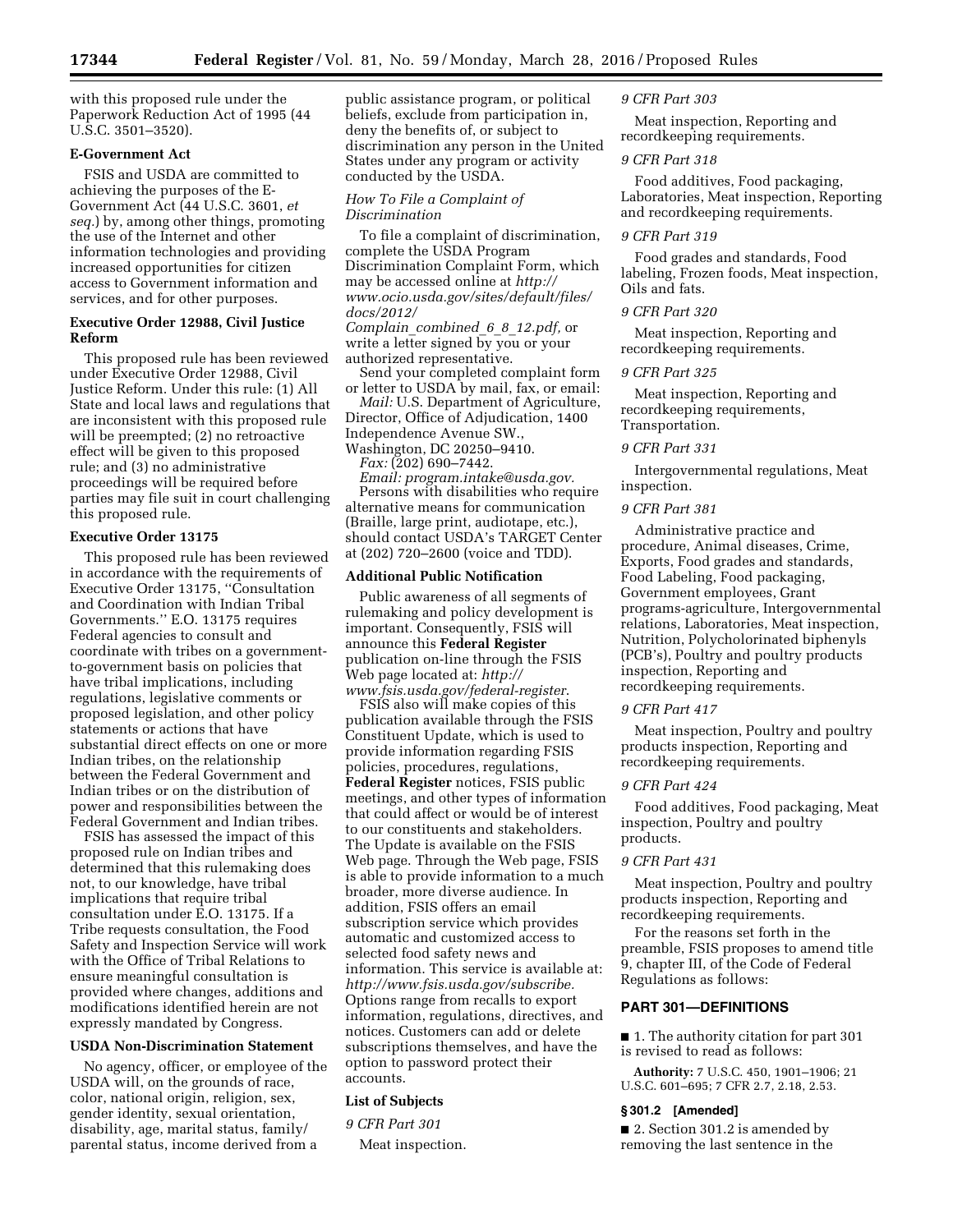definition of ''Process authority'' and the last sentence in the definition of ''Process schedule'' and adding in their places the sentence ''This definition does not apply to part 431 of this chapter.''

# **PART 303—EXEMPTIONS**

■ 3. The authority citation for part 303 is revised to read as follows:

**Authority:** 21 U.S.C. 601–695; 7 CFR 2.18, 2.53.

# **§ 303.1 [Amended]**

■ 4. Paragraph § 303.1(f) is amended by removing the second sentence.

# **PART 318—ENTRY INTO OFFICIAL ESTABLISHMENTS; REINSPECTION AND PREPARATION OF PRODUCT**

■ 5. The authority citation for part 318 is revised to read as follows:

**Authority:** 7 U.S.C. 450, 1901–1906; 21 U.S.C. 601–695; 7 CFR 2.18, 2.53.

#### **§ 318.10 [Removed and reserved]**

■ 6. Section 318.10 is removed and reserved.

# **§ 318.17 [Removed and reserved]**

■ 7. Section 318.17 is removed and reserved.

# **§ 318.23 [Removed and reserved]**

■ 8. Section 318.23 is removed and reserved.

#### **Subpart G [Removed and reserved]**

■ 9. Subpart G, consisting of §§ 318.300 through 318.311, is removed and reserved.

# **PART 319—DEFINITIONS AND STANDARDS OF IDENTITY AND COMPOSITION**

■ 10. The authority citation for part 319 continues to read as follows:

**Authority:** 7 U.S.C. 450, 1901–1906; 21 U.S.C. 601–695; 7 CFR 2.18, 2.53.

#### **§ 319.106 [Amended]**

■ 11. In § 319.106, paragraph (b) is removed; paragraphs (c)(5) and (6) are removed and reserved; paragraphs (c) and (d) are redesignated as paragraphs (b) and (c), respectively; and the Effective Date Note is removed.

# **§ 319.145 [Amended]**

■ 12. In § 319.145, paragraph (a)(2) is amended by removing the third sentence.

# **PART 320—RECORDS, REGISTRATION, AND REPORTS**

■ 13. The authority citation for part 320 is revised to read as follows:

**Authority:** 21 U.S.C. 601–695; 7 CFR 2.18, 2.53.

■ 14. In § 320.1, paragraph (b)(6) is revised; paragraph (b)(7) is removed; paragraphs (b)(8) through (11) are redesignated as paragraphs (b)(7) through (10), respectively.

The revision reads as follows:

# **§ 320.1 Records required to be kept.**

- \* \* \* \* \*
- (b) \* \* \*

(6) Records of canning as required by part 431 of this chapter. \* \* \* \* \*

# **PART 325—TRANSPORTATION**

■ 15. The authority citation for part 325 is revised to read as follows:

**Authority:** 7 U.S.C. 450, 1901–1906; 21 U.S.C. 601–695; 7 CFR 2.18, 2.53.

## **§ 325.7 [Amended]**

 $\blacksquare$  16. In § 325.7, paragraph (a) is amended by removing the phrase, ''pork that has been refrigerated to destroy trichinae,''.

# **PART 331—SPECIAL PROVISIONS FOR DESIGNATED STATES AND TERRITORIES; AND FOR DESIGNATION OF ESTABLISHMENTS WHICH ENDANGER PUBLIC HEALTH AND FOR SUCH DESIGNATED ESTABLISHMENTS**

■ 17. The authority citation for part 331 is revised to read as follows:

**Authority:** 21 U.S.C. 601–695; 7 CFR 2.18, 2.53.

#### **§ 331.5 [Amended]**

 $\blacksquare$  18. In § 331.5, paragraph (a)(1)(ii) is amended by removing the phrase, ''or it is a ready-to-eat pork product which has not been treated to destroy trichinae as prescribed in § 318.10 of this subchapter for products at federally inspected establishments;''.

# **PART 381—POULTRY PRODUCTS INSPECTION REGULATIONS**

■ 19. The authority citation for part 381 is revised to read as follows:

**Authority:** 7 U.S.C. 450, 1901–1906; 21 U.S.C. 451–472; 7 CFR 2.18, 2.53.

■ 20. In § 381.175, paragraph (b)(3) is revised to read as follows:

#### **§ 381.175 Records required to be kept.**

\* \* \* \* \* (b) \* \* \*

(3) Records of canning as required by part 431 of this chapter.

#### \* \* \* \* \*

# **Subpart X [Removed and reserved]**

■ 21. Subpart X, consisting of §§ 381.300 through 381.311, is removed and reserved.

# **PART 417—HAZARD ANALYSIS AND CRITICAL CONTROL POINT (HACCP) SYSTEMS**

■ 22. The authority citation for part 417 is revised to read as follows:

**Authority:** 7 U.S.C. 450, 1901–1906; 21 U.S.C. 451–472, 601–695; 7 CFR 2.18, 2.53.

■ 23. Paragraph 417.2(b)(3) is revised to read as follows:

# **§ 417.2 Hazard Analysis and HACCP plan.**

- \* \* \* \* \*
	- (b) \* \* \*

(3) HACCP plans for thermally processed/commercially sterile products do not have to address the food safety hazards associated with microbiological contamination if the product is produced in accordance with the requirements of part 431 of this chapter. \* \* \* \* \*

# **PART 424—PREPARATION AND PROCESSING OPERATIONS**

■ 24. The authority citation for part 424 is revised to read as follows:

**Authority:** 7 U.S.C. 450, 1901–1906; 21 U.S.C. 451–472, 601–695; 7 CFR 2.18, 2.53.

# **§ 424.21 [Amended]**

 $\blacksquare$  25. In § 424.21, paragraphs (a)(3)(ii) and (iii) are removed and paragraph

 $(a)(3)(i)$  is redesignated as  $(a)(3)$ .

■ 26. Part 431 is added to read as follows:

# **PART 431—THERMALLY PROCESSED, COMMERCIALLY STERILE PRODUCTS**

- Sec.
- 431.1 Definitions.
- 431.2 Containers and closures.
- 431.3 Thermal processing.
- 431.4 Critical factors and the application of the process schedule.
- 431.5 Operations in the thermal processing area.
- 431.6 Equipment and procedures for heat processing systems.
- 431.7 Processing and production records.
- 431.8 Record review and maintenance.
- 431.9 Deviations in processing.
- 431.10 Finished product inspection.
- 431.11 Personnel and training.
- 431.12 Recall procedure.

**Authority:** 7 U.S.C. 450, 1901–1906; 21 U.S.C. 451–472, 601–695; 7 CFR 2.18, 2.53.

#### **§ 431.1 Definitions.**

*Abnormal container.* A container with any sign of swelling or product leakage or any evidence that the contents of the unopened container may be spoiled.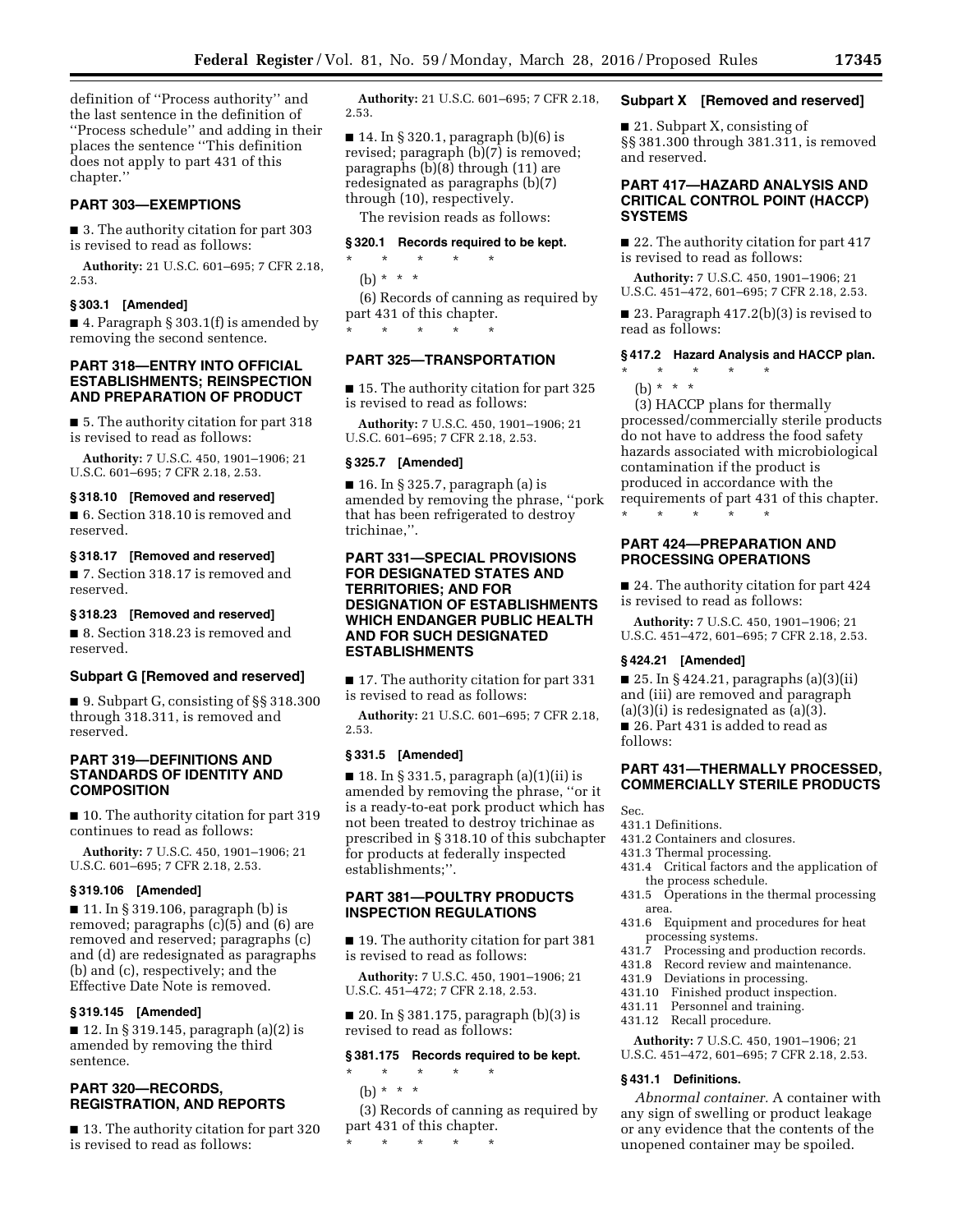*Acidified low acid product.* A canned product which has been formulated or treated so that every component of the finished product has a pH of 4.6 or lower within 24 hours after the completion of the thermal process unless data are available from the establishment's processing authority demonstrating that a longer time period is safe.

*Bleeders.* Small orifices on a retort through which steam, other gasses, and condensate are emitted from the retort throughout the entire thermal process.

*Canned product.* A meat or poultry food product with a water activity above 0.85 which receives a thermal process either before or after being packed in a hermetically sealed container. Unless otherwise specified, the term ''product'' as used in this part means ''canned product.''

*Closure technician.* The individual(s) identified by the establishment as being trained to perform specific container integrity examinations as required by this part and designated by the establishment to perform such examinations.

*Code lot.* All production of a particular product in a specific size container marked with a specific container code.

*Come-up time.* The elapsed time, including venting time (if applicable), between the introduction of the heating medium into a closed retort and the start of process timing.

*Critical factor.* Any characteristic, condition or aspect of a product, container, or procedure that affects the adequacy of the process schedule. Critical factors are established by processing authorities.

*Headspace.* That portion of a container not occupied by the product.

(1) *Gross headspace.* The vertical distance between the level of the product (generally the liquid surface) in an upright rigid container and the top edge of the container (*i.e.,* the flange of an unsealed can, the top of the double seam on a sealed can, or the top edge of an unsealed jar).

(2) *Net headspace.* The vertical distance between the level of the product (generally the liquid surface) in an upright rigid container and the inside surface of the lid.

*Hermetically sealed containers.* Airtight containers which are designed and intended to protect the contents against the entry of microorganisms during and after thermal processing.

(1) *Rigid container.* A container, the shape or contour of which, when filled and sealed, is neither affected by the enclosed product nor deformed by external mechanical pressure of up to 10 pounds per square inch gauge (0.7 kg/ cm2) (*i.e.,* normal firm finger pressure).

(2) *Semirigid container.* A container, the shape or contour of which, when filled and sealed, is not significantly affected by the enclosed product under normal atmospheric temperature and pressure, but can be deformed by external mechanical pressure of less than 10 pounds per square inch gauge (0.7 kg/cm2) (*i.e.,* normal firm finger pressure).

(3) *Flexible container.* A container, the shape or contour of which, when filled and sealed, is significantly affected by the enclosed product.

*Incubation tests.* Tests in which the thermally processed product is kept at a specific temperature for a specified period of time in order to determine if outgrowth of microorganisms occurs.

*Initial temperature.* The temperature, determined at the initiation of a thermal process cycle, of the contents of the coldest container to be processed.

*Low acid product.* A canned product in which any component has a pH value above 4.6.

*Process schedule.* The thermal process and any specified critical factors for a given canned product required to achieve shelf stability.

*Process temperature.* The minimum temperature(s) of the heating medium to be maintained as specified in the process schedule.

*Process time.* The intended time(s) a container is to be exposed to the heating medium while the heating medium is at or above the process temperature(s).

*Processing authority.* The person(s) or organization(s) having expert knowledge of thermal processing requirements for foods in hermetically sealed containers, having access to facilities for making such determinations, and designated by the establishment to perform certain functions as indicated in this part.

*Program employee.* Any inspector or other individual employed by the Department or any cooperating agency who is authorized by the Secretary to do any work or perform any duty in connection with the Program.

*Retort.* A pressure vessel designed for thermal processing of product packed in hermetically sealed containers.

*Seals.* Those parts of a semirigid container and lid or of a flexible container that are fused together in order to hermetically close the container.

*Shelf stability.* The condition achieved by application of heat, sufficient, alone or in combination with other ingredients and/or treatments, to render the product free of microorganisms capable of growing in the product at nonrefrigerated

conditions (over 50 °F or 10 °C) at which the product is intended to be held during distribution and storage. Shelf stability and shelf stable are synonymous with commercial sterility and commercially sterile, respectively.

*Thermal process.* The heat treatment necessary to achieve shelf stability as determined by the establishment's processing authority. It is quantified in terms of:

(1) Time(s) and temperature(s); or (2) Minimum product temperature.

*Venting.* The removal of air from a retort before the start of process timing.

*Water activity.* The ratio of the water vapor pressure of the product to the vapor pressure of pure water at the same temperature.

# **§ 431.2 Containers and closures.**

(a) *Examination and handling of empty containers.* (1) Empty containers, closures, and flexible pouch roll stock must be evaluated by the establishment to ensure that they are free of structural defects and damage that may affect product or container integrity. Such an examination should be based on a statistical sampling plan.

(2) All empty containers, closures, and flexible pouch roll stock must be stored, handled, and conveyed in such a manner that will prevent damage that could affect the hermetic condition of the sealed container.

(3) Just before filling, rigid containers must be cleaned to prevent incorporation of foreign matter into the finished product. Closures, semirigid containers, preformed flexible pouches, and flexible pouch roll stock contained in original wrappings do not need to be cleaned before use.

(b) *Closure examinations for rigid containers (cans)*—(1) *Visual examinations.* A closure technician must visually examine the double seams formed by each closing machine head. When seam defects (*e.g.,* cutovers, sharpness, knocked down flanges, false seams, droops) are observed, necessary corrective actions, such as adjusting or repairing the closing machine, must be taken. In addition to the double seams, the entire container must be examined for product leakage or obvious defects. A visual examination must be performed on at least one container from each closing machine head, and the observations, along with any corrective actions, must be recorded. Visual examinations must be conducted with sufficient frequency to ensure proper closure and should be conducted at least every 30 minutes of continuous closing machine operation. Additional visual examinations must be made by the closure technician at the beginning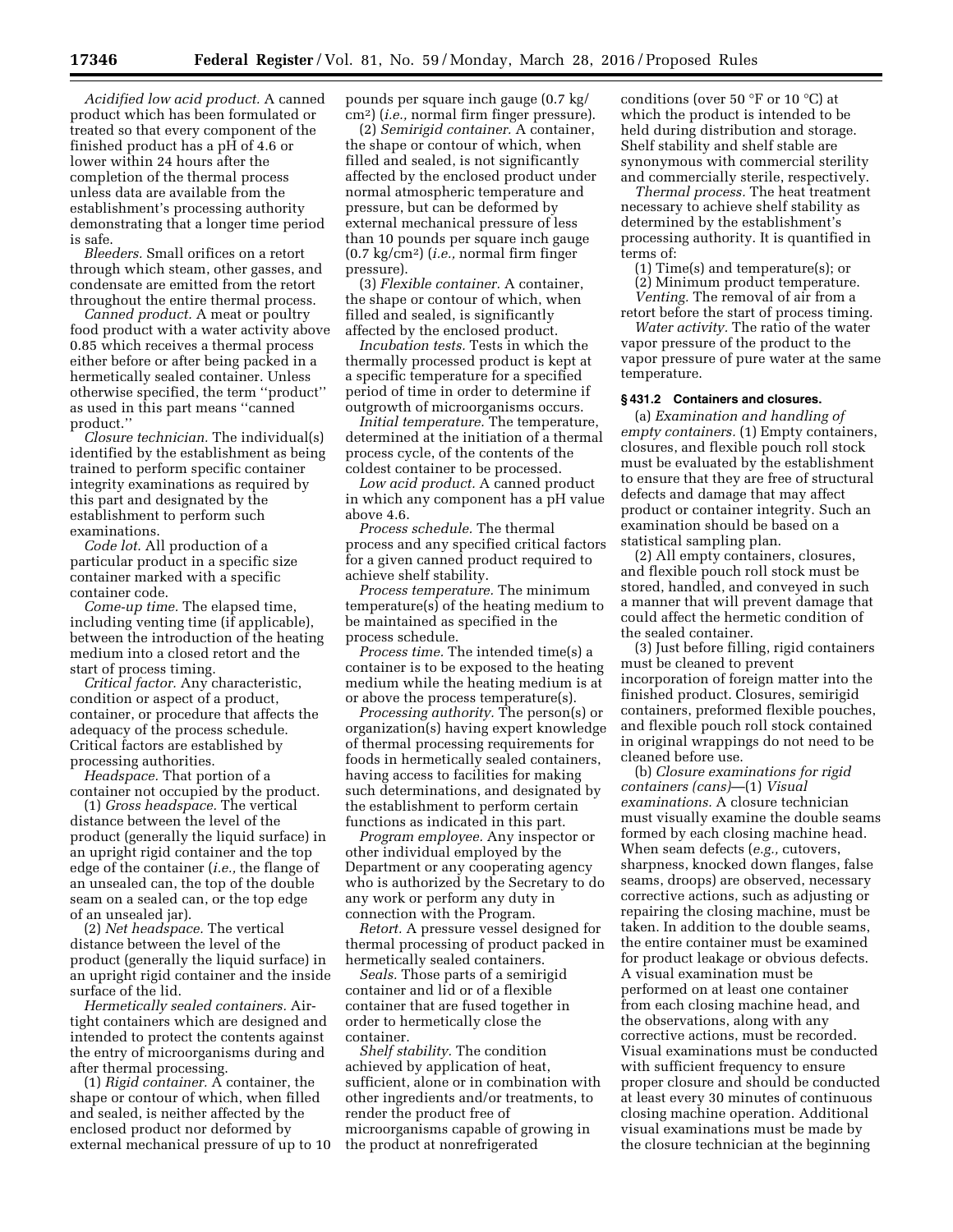of production, immediately following every jam in the closing machine and after closing machine adjustment (including adjustment for changes in container size).

(2) *Teardown examinations.*  Teardown examinations of double seams formed by each closing machine head must be performed by a closure technician at a frequency sufficient to ensure proper closure. These examinations should be made at intervals of not more than 4 hours of continuous closing machine operation. At least one container from each closing head must be examined on the packer's end during each regular examination period. Examination results along with any necessary corrective actions, such as adjusting or repairing the closing machine, must be promptly recorded by the closure technician. The

establishment must have container specification guidelines for double seam integrity on file and available for review by Program employees. A teardown examination of the can maker's end must be performed on at least one container selected from each closing machine during each examination period except when teardown examinations are made on incoming empty containers or when, in the case of self-manufactured containers, the containers are made in the vicinity of the establishment and the container plant records are made available to Program employees. Additional teardown examinations on the packer's end should be made at the beginning of production, immediately following every jam in a closing machine and after closing machine adjustment (including adjustment for a change in container

size). The following procedures must be used in teardown examinations of double seams:

(i) One of the following two methods must be employed for dimensional measurements of the double seam.

(A) *Micrometer measurement.* (*1*) For cylindrical containers, measure the following dimensions (Figure 1 to § 431.2) at three points approximately 120 degrees apart on the double seam excluding and at least one-half inch from the side seam juncture:

(*i*) Double seam length—W;

(*ii*) Double seam thickness—S;

(*iii*) Body hook length—BH; and

(*iv*) Cover hook length—CH.

(*2*) Maximum and minimum values for each dimensional measurement must be recorded by the closure technician.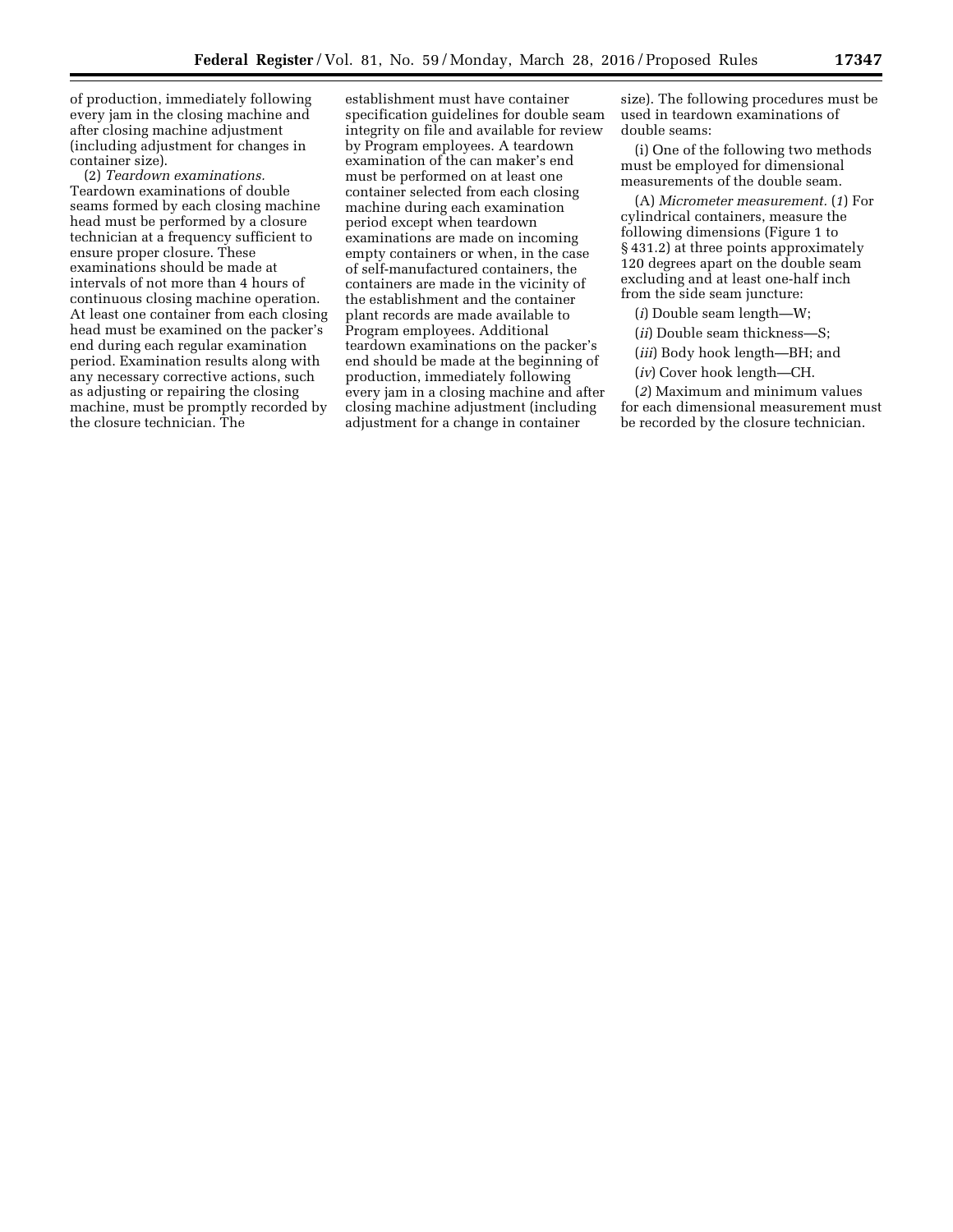

Figure 1 to \$431.2-Micrometer Measurement of Cylindrical

# Containers

(B) *Seamscope or seam projector.*  Required measurements of the seam include thickness, body hook, and overlap.

(ii) *Seam thickness.* Seam thickness must be obtained by micrometer. For cylindrical containers, at least two locations, excluding the side seam juncture, must be used to obtain the required measurements.

(iii) *Seam tightness.* Regardless of the dimensional measurement method used to measure seam dimensions, at a minimum, the seam(s) examined must be stripped to assess the degree of wrinkling.

(iv) *Side seam juncture rating.*  Regardless of the dimensional

measurement method used to measure seam dimensions, the cover hook must be stripped to examine the cover hook droop at the juncture for containers having side seams.

(v) *Examination of noncylindrical containers.* Examination of noncylindrical containers (*e.g.,* square, rectangular, ''D''-shaped, and irregularly-shaped) must be conducted as described in paragraphs (b)(2)(i), (ii), (iii), and (iv) of this section except that the required dimensional measurements must be made on the double seam at the points listed in the establishment's container specification guidelines.

(c) *Closure examinations for glass containers*—(1) *Visual examinations.* A

closure technician must visually assess the adequacy of the closures formed by each closing machine. When closure defects, such as loose or cocked caps, fractured or cracked containers and low vacuum jars, are observed, necessary corrective actions, such as adjusting or repairing the closing machine must be taken and recorded. In addition to the closures, the entire container must be examined for defects. Visual examinations must be made with sufficient frequency to ensure proper closure and should be conducted at least every 30 minutes of continuous closing machine operation. Additional visual examinations must be made by the closure technician and the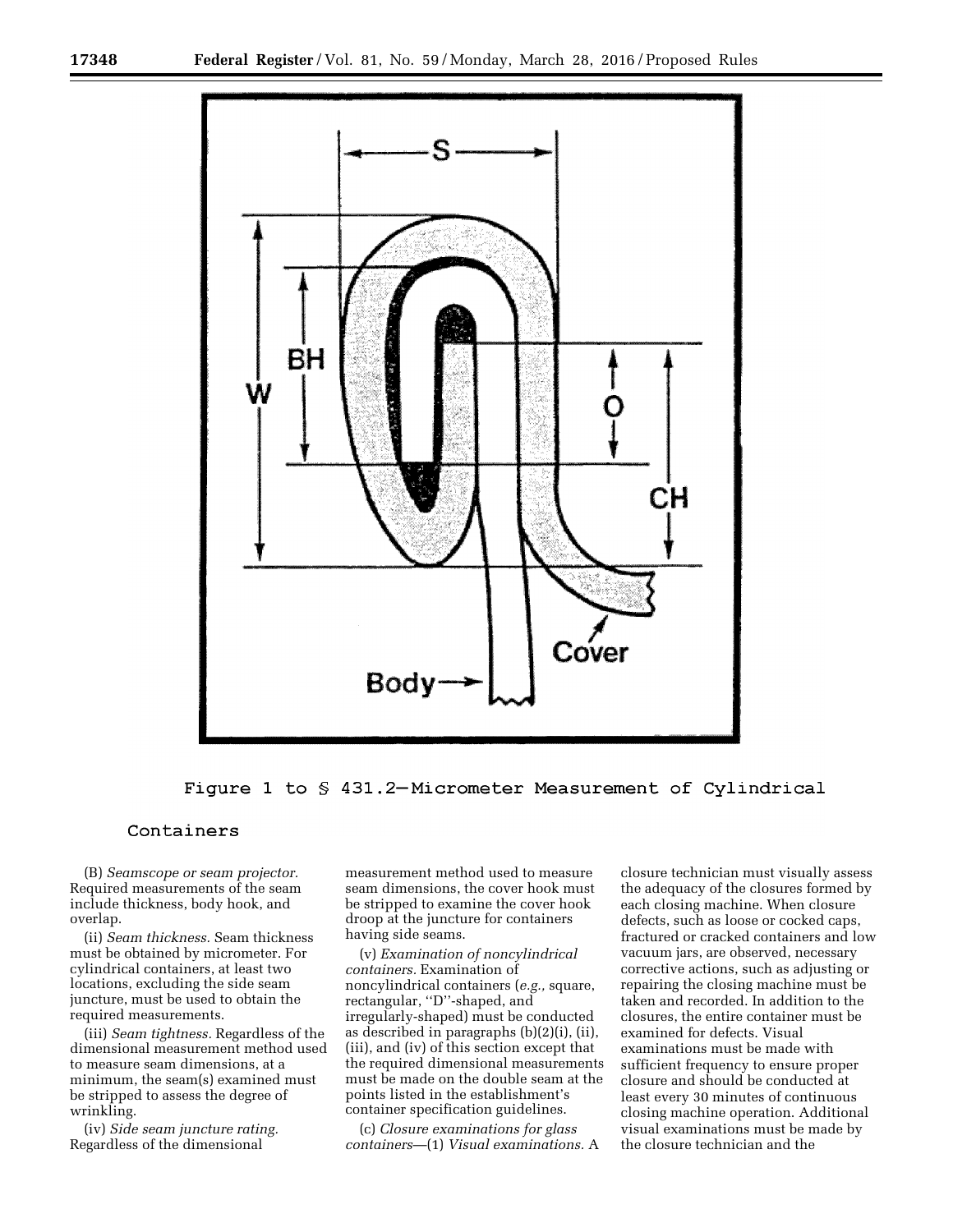observations recorded at the beginning of production, immediately following every jam in the closing machine, and after closing machine adjustment (including adjustment for a change in container size).

(2) *Closure examinations and tests.*  Depending upon the container and closure, tests must be performed by a closure technician at a frequency sufficient to ensure proper closure. These examinations should be made either before or after thermal processing and at intervals of not more than 4 hours of continuous closing machine operation. At least one container from each closing machine must be examined during each regular examination period. Examination results along with any necessary corrective actions, such as adjusting or repairing the closing machine, must be promptly recorded by the closure technician. The establishment must have specification guidelines for closure integrity on file and available for review by Program employees. Additional closure examinations should be made at the beginning of production, immediately following every jam in the closing machine, and after closing machine adjustment (including adjustment for a change in container size).

(d) *Closure examinations for semirigid and flexible containers*—(1) *Heat seals*—(i) *Visual examinations.* A closure technician must visually examine the seals formed by each sealing machine. When sealing defects are observed, necessary corrective actions, such as adjusting or repairing the sealing machine, must be taken and recorded. In addition to examining the heat seals, the entire container must be examined for product leakage or obvious defects. Visual examinations must be performed before and after the thermal processing operation and with sufficient frequency to ensure proper closure. These examinations should be conducted at least in accordance with a statistical sampling plan. All defects noted and corrective actions taken must be promptly recorded.

(ii) *Physical tests.* Tests determined by the establishment as necessary to assess container integrity must be conducted by the closure technician at a frequency sufficient to ensure proper closure. These tests must be performed after the thermal processing operation and should be made at least every 2 hours of continuous production. The establishment's acceptance guidelines for each test procedure must be on file and available for review by Program employees. Test results along with any necessary corrective actions, such as

adjusting or repairing the sealing machine, must be recorded.

(2) Double seams on semirigid or flexible containers must be examined and the results recorded as provided in paragraph (b) of this section. Any additional measurements specified by the container manufacturer must also be made and recorded.

(e) *Container coding.* Each container must be marked with a permanent, legible, identifying code mark. The mark must, at a minimum, identify in code the product (unless the product name is lithographed or printed elsewhere on the container) and the day and year the product was packed.

(f) *Handling of containers after closure.* (1) Containers and closures must be protected from damage which may cause defects that are likely to affect the hermetic condition of the containers. The accumulation of stationary containers on moving conveyors should be minimized to avoid damage to the containers.

(2) The maximum time lapse between closure of containers and initiation of thermal processing must be 2 hours unless data are available from the establishment's processing authority demonstrating that an alternative time period is safe and will not result in product spoilage.

#### **§ 431.3 Thermal processing.**

(a) *Process schedules.* Prior to the processing of canned product for distribution in commerce, an establishment must have a process schedule (as defined in § 431.1) for each canned meat or poultry product to be packed by the establishment.

(b) *Source of process schedules.* (1) Process schedules used by an establishment must be developed or determined by a processing authority.

(2) Any change in product formulation, ingredients, or treatments that are not already incorporated in a process schedule and that may adversely affect either the product heat penetration profile or sterilization value requirements must be evaluated by the establishment's processing authority. If it is determined that any such change adversely affects the adequacy of the process schedule, the processing authority must amend the process schedule accordingly.

(3) Complete records concerning all aspects of the development or determination of a process schedule, including any associated incubation tests, must be made available by the establishment to the Program employee upon request.

(c) *Submittal of process information.*  (1) Prior to the processing of canned

product for distribution in commerce, the establishment must provide the inspector at the establishment with a list of the process schedules (including alternate schedules) along with any additional applicable information, such as the retort come-up operating procedures and critical factors.

(2) Letters or other written communications from a processing authority recommending all process schedules must be maintained on file by the establishment. Upon request by Program employees, the establishment must make available such letters or written communications (or copies thereof). If critical factors are identified in the process schedule, the establishment must provide the inspector with a copy of the procedures for measuring, controlling, and recording these factors, along with the frequency of such measurements, to ensure that the critical factors remain within the limits used to establish the process schedule. Once submitted, the process schedules and associated critical factors and the procedures for measuring (including the frequency), controlling, and recording of critical factors must not be changed without the prior written submittal of the revised procedures (including supporting documentation) to the inspector at the establishment.

# **§ 431.4 Critical factors and the application of the process schedule.**

Critical factors specified in the process schedule must be measured, controlled, and recorded by the establishment to ensure that these factors remain within the limits used to establish the process schedule. Examples of factors that are often critical to process schedule adequacy may include:

(a) *General.* (1) Maximum fill-in weight or drained weight;

- (2) Arrangement of pieces in the container;
- (3) Container orientation during thermal processing;
- (4) Product formulation;
- (5) Particle size;

(6) Maximum thickness for flexible containers, and to some extent semirigid containers, during thermal processing;

- (7) Maximum pH;
- (8) Percent salt;
- (9) Ingoing (or formulated) nitrite level (ppm);
- (10) Maximum water activity; and
- (11) Product consistency or viscosity.
- (b) *Continuous rotary and batch*
- *agitating retorts.* (1) Minimum
- headspace; and
	- (2) Retort reel speed.
- (c) *Hydrostatic retorts.* Chain or conveyor speed.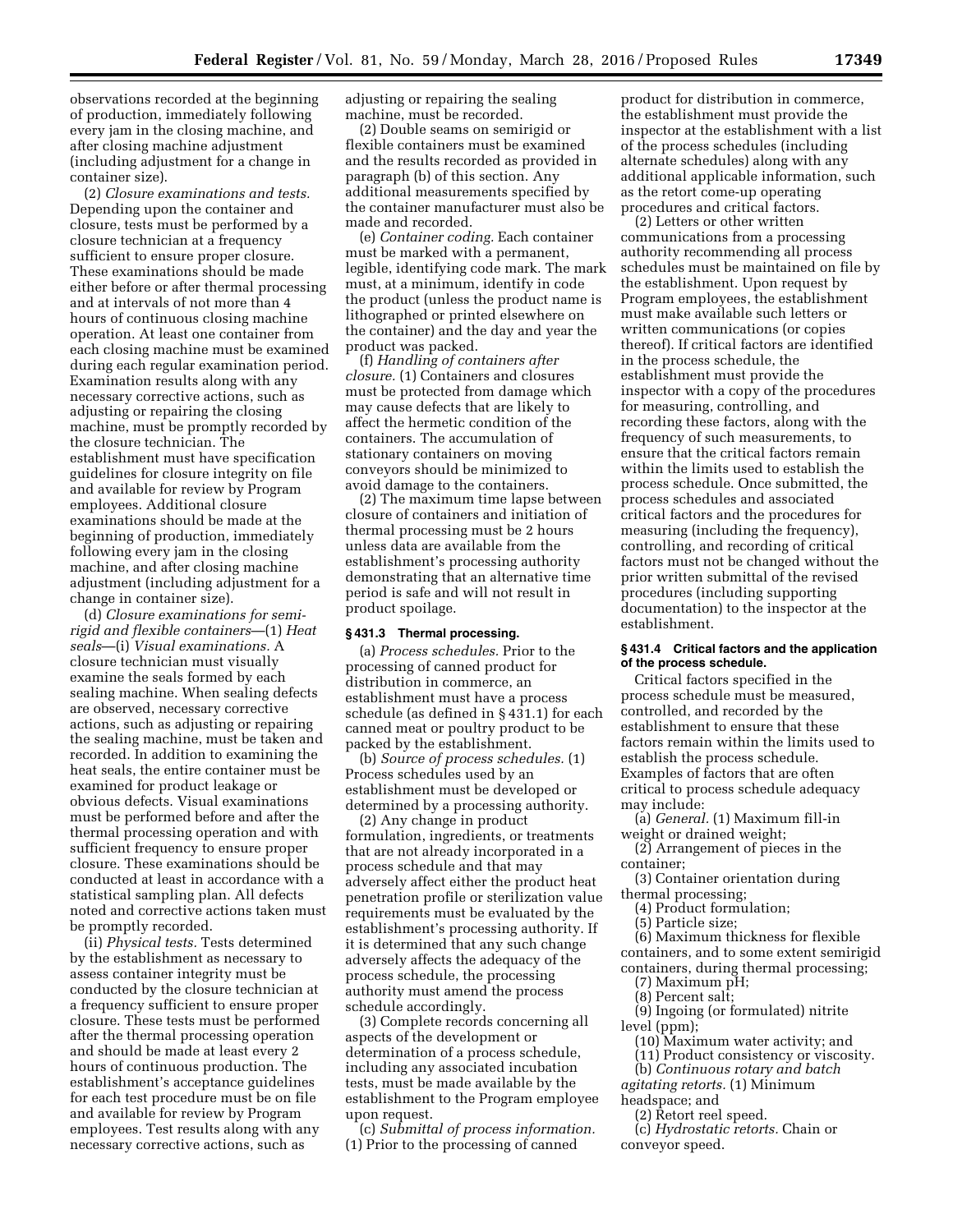(d) *Steam/air retorts.* (1) Steam/air ratio; and

(2) Heating medium flow rate.

#### **§ 431.5 Operations in the thermal processing area.**

(a) *Posting of processes.* Process schedules (or operating process schedules) for daily production, including minimum initial temperatures and operating procedures for thermal processing equipment, must be posted in a conspicuous place near the thermal processing equipment. Alternatively, such information must be available to the thermal processing system operator and the inspector.

(b) *Process indicators and retort traffic control.* A system for product traffic control must be established to prevent product from bypassing the thermal processing operation. Each basket, crate, or similar vehicle containing unprocessed product, or at least one visible container in each vehicle, must be plainly and conspicuously marked with a heat sensitive indicator that will visually indicate whether such unit has been thermally processed. Exposed heat sensitive indicators attached to container vehicles must be removed before such vehicles are refilled with unprocessed product. Container loading systems for crateless retorts must be designed to prevent unprocessed product from bypassing the thermal processing operation.

(c) *Initial temperature.* The initial temperature of the contents of the coldest container to be processed must be determined and recorded by the establishment at the time the processing cycle begins to assure that the temperature of the contents of every container to be processed is not lower than the minimum initial temperature specified in the process schedule. Thermal processing systems which subject the filled and sealed containers to water at any time before process timing begins must be operated to assure that such water will not lower the temperature of the product below the minimum initial temperature specified in the process schedule.

(d) *Timing devices.* Devices used to time applicable thermal processing operation functions or events, such as process schedule time, come-up time, and retort venting, must be accurate to assure that all such functions or events are achieved. Pocket watches and wrist watches are not considered acceptable timing devices. Analog and digital clocks are considered acceptable. If such clocks do not display seconds, all required timed functions or events must have at least a 1-minute safety factor

over the specified thermal processing operation times. Temperature/time recording devices must correspond within 15 minutes to the time of the day recorded on written records required by § 431.7.

(e) *Measurement of pH.* Unless other methods are approved by the Administrator, potentiometric methods using electronic instruments (pH meters) must be used for making pH determinations when a maximum pH value is specified as a critical factor in a process schedule.

# **§ 431.6 Equipment and procedures for heat processing systems.**

(a) *Instruments and controls common to different thermal processing systems*—(1) *Indicating temperature devices.* Each retort must be equipped with at least one indicating temperature device that measures the actual temperature within the retort. The indicating temperature device, not the temperature/time recording device, must be used as the reference instrument for indicating the process temperature.

(i) *Mercury-in-glass thermometers.* A mercury-in-glass thermometer must have divisions that are readable to 1 °F (or 0.5 °C) and whose scale contains not more than 17  $\degree$ F/inch (or 4.0  $\degree$ C/cm) of graduated scale. Each mercury-in-glass thermometer must be tested for accuracy against a known accurate standard upon installation and at least once a year to ensure its accuracy. Records that specify the date, standard used, test method, and the person or testing authority performing the test must be maintained on file by the establishment and made available to Program employees. A mercury-in-glass thermometer that has a divided mercury column or that cannot be adjusted to the standard must be repaired and tested for accuracy before further use, or replaced.

(ii) *Other devices.* Temperatureindicating devices, such as resistance temperature detectors, used in lieu of mercury-in-glass thermometers, must meet known, accurate standards for such devices when tested for accuracy. The records of such testing must be available to FSIS program employees.

(2) *Temperature/time recording devices.* 

Each thermal processing system must be equipped with at least one temperature/time recording device to provide a permanent record of temperatures within the thermal processing system. This recording device may be combined with the steam controller and may be a recording/ controlling instrument. When compared to the known accurate indicating

temperature device, the recording accuracy must be equal to or better than 1 °F (or 0.5 °C) at the process temperature. The temperature recording chart should be adjusted to agree with, but must never be higher than, the known accurate indicating temperature device. A means of preventing unauthorized changes in the adjustment must be provided. For example, a lock or a notice from management posted at or near the recording device warning that only authorized persons are permitted to make adjustments, are satisfactory means for preventing unauthorized changes. Air-operated temperature controllers must have adequate filter systems to ensure a supply of clean, dry air. The recorder timing mechanism must be accurate.

(i) *Chart-type devices.* Devices using charts must be used only with the correct chart. Each chart must have a working scale of not more than 55 °F/ inch (or 12 °C/cm.) within a range of 20 °F (or 11 °C) of the process temperature. Chart graduations must not exceed 2 °F degrees (or 1 °C) within a range of 10  $\mathrm{P}$  (or 5  $\mathrm{C}$ ) of the process temperature. Multipoint plotting charttype devices must print temperature readings at intervals that will assure that the parameters of the process time and process temperature have been met. The frequency of recording should not exceed 1-minute intervals.

(ii) *Other devices.* Temperature/time recording devices or procedures used in lieu of chart-type devices must meet known accurate standards for such devices or procedures when tested for accuracy. Such a device must be accurate enough for ensuring that process time and temperature parameters have been met.

(3) *Steam controllers.* Each retort must be equipped with an automatic steam controller to maintain the retort temperature. This may be a recording/ controlling instrument when combined with a temperature/time recording device.

(4) *Air valves.* All air lines connected to retorts designed for pressure processing in steam must be equipped with a globe valve or other equivalenttype valve or piping arrangement that will prevent leakage of air into the retort during the process cycle.

(5) *Water valves.* All retort water lines that are intended to be closed during a process cycle must be equipped with a globe valve or other equivalent-type valve or piping arrangement that will prevent leakage of water into the retort during the process cycle.

(b) *Pressure processing in steam*—(1) *Common to batch still, batch agitating, continuous rotary retorts, and*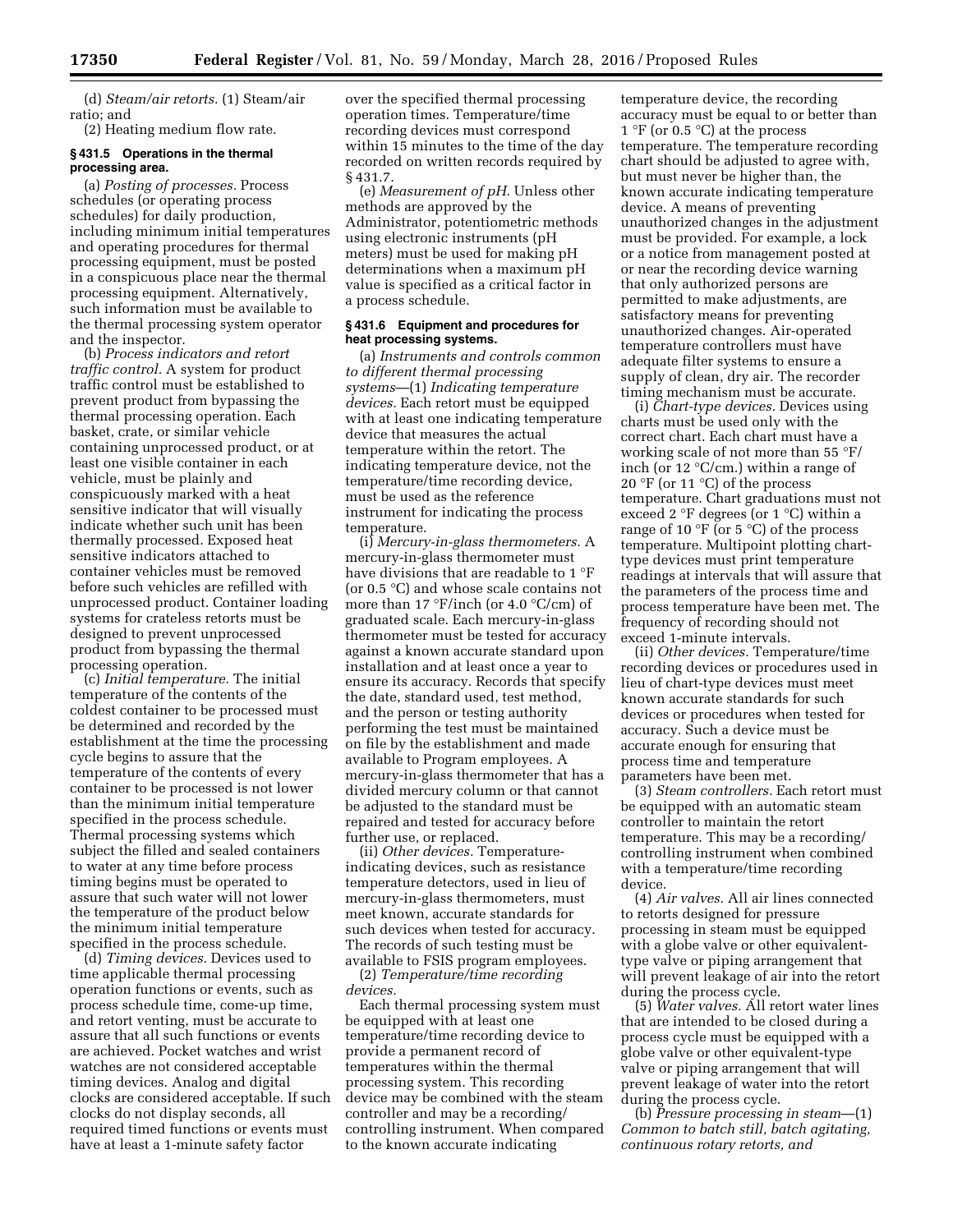*hydrostats.* (i) The basic requirements and recommendations for indicating temperature devices and temperature/ time recording devices are described in paragraphs  $(a)(1)$  and  $(2)$  of this section. Additionally, bulb sheaths or probes of indicating temperature devices and probes of temperature/time recording devices must be installed either within the retort shell or in external wells attached to the retort. External wells must be connected to the retort through at least a 3⁄4 inch (1.9 cm) diameter opening and equipped with a 1/16 inch (1.6 mm) or larger bleeder opening so located as to provide a constant flow of steam past the length of the bulb or probe. The bleeder for the external wells must emit steam continuously during the entire thermal processing period.

(ii) *Steam inlet.* The steam inlet to each retort must be large enough to provide steam for proper operation of the retort, and must enter at a point(s) to facilitate air removal during venting.

(iii) *Bleeder and vent mufflers.* If mufflers are used on bleeders or vent systems, the establishment must have on file documentation that the mufflers do not impede the removal of air from the retort. Such documentation must consist of either heat distribution data or documentation from the muffler manufacturer or from a processing authority. This information must be made available to Program employees for review.

(iv) *Bleeders.* Bleeders, except those for external wells of temperature devices and hydrostatic retorts, must have a  $\frac{1}{8}$  inch (or 3 mm) or larger openings and must be wide open during the entire process, including the comeup time. All bleeders must be arranged so that the retort operator can observe that they are functioning properly. For horizontal retorts, batch agitating retorts, and continuous rotary retorts, bleeders must be located within approximately 1 foot (or 30 cm) of the outmost locations of containers at each end along the top of the retort. Additional bleeders must be located not more than 8 feet (2.4 m) apart along the top. This information must be maintained on file by the establishment and made available to Program employees for review. Vertical retorts must have at least one bleeder opening located in the portion of the retort opposite the steam inlet. Hydrostatic retorts must have bleeder openings 1⁄4 inch (or 6 mm) or larger which are to be located in the steam chamber(s) opposite the point of steam entry. Bleeders may be installed at positions other than those specified above, as long as the establishment has heat distribution data or other

documentation from the manufacturer or from a processing authority demonstrating that the bleeders accomplish removal of air and circulate the steam within the retort.

(2) *Batch still retorts*—(i) *Crate supports.* Vertical still retorts with bottom steam entry must employ bottom retort crate supports. Baffle plates must not be used in the bottom of retorts.

(ii) *Steam spreader.* Perforated steam spreaders, if used, must be maintained to ensure they are not blocked or otherwise inoperative. Horizontal still retorts must be equipped with perforated steam spreaders that extend the full length of the retort unless the adequacy of another arrangement is documented by heat distribution data or other documentation from a processing authority. Such information must be maintained on file by the establishment and made available to Program employees for review.

(iii) *Condensate removal.* In retorts having a steam inlet above the level of the lowest container, a bleeder must be installed in the bottom of the retort to remove condensate. The condensate bleeder must be so arranged that the retort operator can observe that it is functioning properly. The condensate bleeder must be checked with sufficient frequency to ensure adequate removal of condensate. Visual checks should be performed at intervals of not more than 15 minutes and the results recorded. Intermittent condensate removal systems must be equipped with an automatic alarm system that will serve as a continuous monitor of condensate bleeder functioning. The automatic alarm system must be tested at the beginning of each shift for proper functioning and the results recorded. If the alarm system is not functioning properly, it must be repaired before the retort is used.

(iv) *Stacking equipment*—(A) *Equipment for holding or stacking containers in retorts.* Crates, trays, gondolas, carts, and other vehicles for holding or stacking product containers in the retort must be so constructed to ensure steam circulation during the venting, come-up, and process times. The bottom of each vehicle must have perforations at least 1 inch (2.5 cm) in diameter on 2 inch (or 5 cm) centers or the equivalent unless the adequacy of another arrangement is documented by heat distribution data or other documentation from a processing authority and such information is maintained on file by the establishment and made available to Program employees for review.

(B) *Divider plates.* Whenever one or more divider plates are used between

any two layers of containers or placed on the bottom of a retort vehicle, the establishment must have on file documentation that the venting procedure allows the air to be removed from the retort before timing of the thermal process is started. Such documentation must be in the form of heat distribution data or documentation from a processing authority. This information must be made available to Program employees for review.

(v) *Vents.* (A) Vents must be located in that portion of the retort opposite the steam inlet and must be designed, installed, and operated in such a way that air is removed from the retort before timing of the thermal process is started. Vents must be controlled by a gate, plug cock, or other full-flow valve which must be fully opened to permit rapid removal of air from retorts during the venting period.

(B) Vents must not be connected to a closed drain system without an atmospheric break in the line. Where a retort manifold connects several pipes from a single retort, the manifold must be controlled by a gate, plug cock, or other full-flow valve and the manifold must be of a size such that the crosssectional area of the manifold is larger than the total cross-sectional area of all connecting vents. The discharge must not be connected to a closed drain without an atmospheric break in the line. A manifold header connecting vents or manifolds from several still retorts must lead to the atmosphere. The manifold header must not be controlled by a valve and must be of a size such that the cross-sectional area is at least equal to the total cross-sectional area of all connecting retort manifold pipes from the maximum number of retorts to be vented simultaneously.

(C) Some typical installations and operating procedures are described below. Other retort installations, vent piping arrangements, operating procedures or auxiliary equipment such as divider plates may be used provided there is documentation that the air is removed from the retort before the process is started. Such documentation must be in the form of heat distribution data or other documentation from the equipment manufacturer or processing authority. This information must be maintained on file by the establishment and made available to Program employees for review.

(D) For crateless retort installations, the establishment must have heat distribution data or other documentation from the equipment manufacturer or from a processing authority that demonstrates that the venting procedure used accomplishes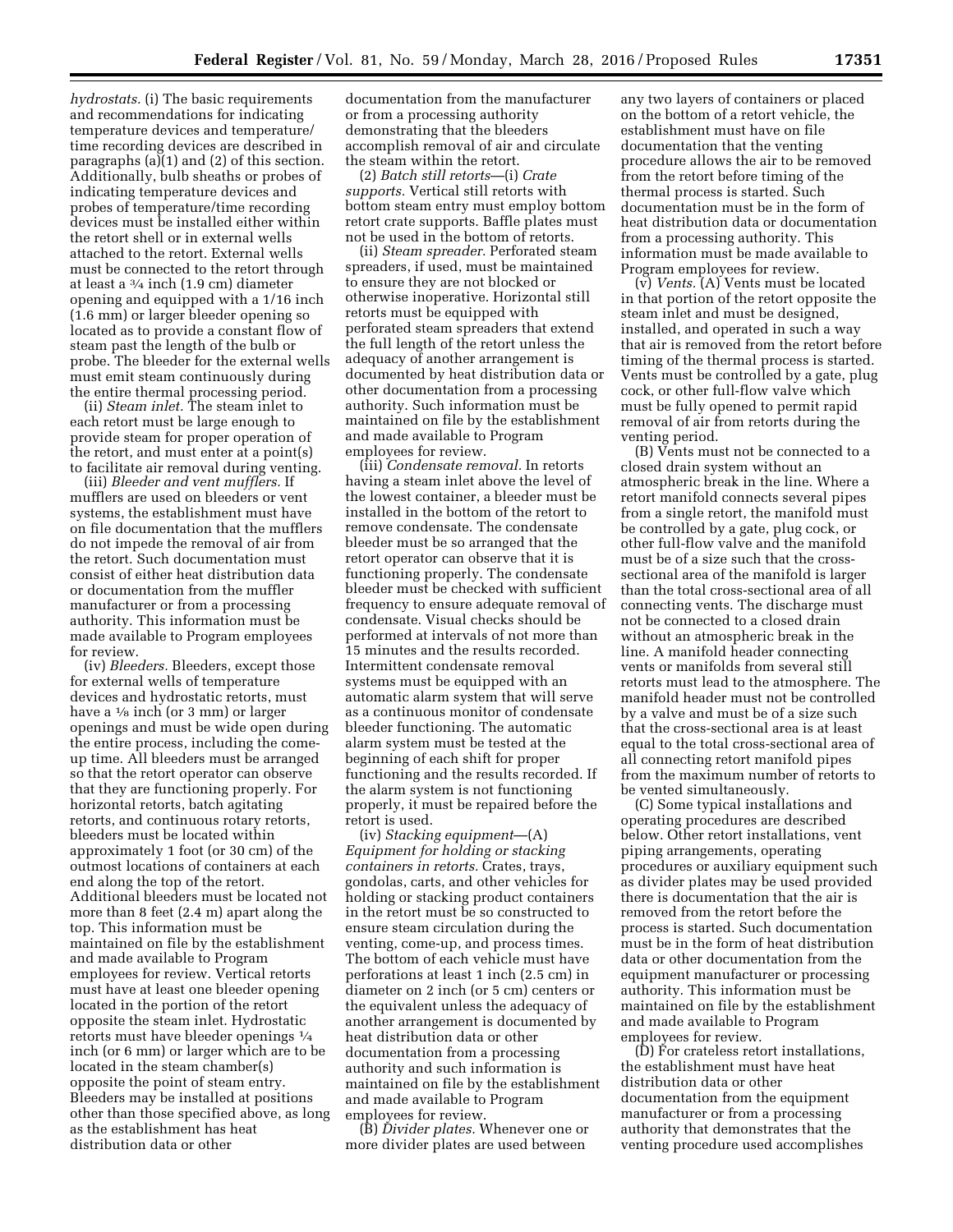the removal of air and condensate. This information must be maintained on file by the establishment and made available to Program employees for review.

(E) Examples of typical installations and operating procedures that comply with the requirements of this section are as follows:

(*1*) *Venting horizontal retorts.* (*i*) Venting through multiple 1 inch (2.5 cm) vents discharging directly to the atmosphere.



#### Figure 1.

*Specifications (Figure 1):* One, 1-inch  $(2.5 \text{ cm})$  vent for every 5 feet  $(1.5 \text{ m})$  of retort length, equipped with a gate, plug cock, or other full-flow valve and discharging to atmosphere. The end vents must not be more than 2 1/2 feet (or 75 cm) from ends of retort.

*Venting method (Figure 1):* Vent valves must be wide open for at least 5 minutes and to at least 225° F (or 107 °C), or at least 7 minutes and to at least 220 °F (or 104.5 °C).

(*ii*) Venting through multiple 1 inch (2.5 cm) vents discharging through a manifold to the atmosphere.



*Specifications (Figure 2):* One, 1-inch  $(2.5 \text{ cm})$  vent for every 5 feet  $(1.5 \text{ m})$  of retort length; vents not over 21⁄2 feet (or 75 cm) from ends of retort; size of manifold for retorts less than 15 feet (4.6 m) in length,  $2\frac{1}{2}$  inches (6.4 cm), and

for retorts 15 feet (4.6 m) and over in length, 3 inches (7.6 cm).

*Venting method (Figure 2):* The manifold vent gate, plug cock, or other full-flow valve must be wide open for at least 6 minutes and to at least 225 °F (or 107 °C) or for at least 8 minutes and to at least 220 °F (or 104.5 °C).

(*iii*) Venting through water spreaders.



*Specifications (Figure 3):* Size of vent and vent valve. For retorts less than 15 feet (4.6 m) in length, 2 inches (or 5 cm); for retorts 15 feet (4.6 m) and over in length, 21⁄2 inches (6.4 cm).

*Size of water spreader (Figure 3):* For retorts less than 15 feet (4.6 m) in length,  $1\frac{1}{2}$  inches (3.8 cm); for retorts 15 feet (4.6 m) and over in length, 2 inches (or 5 cm). The number of holes must be such that their total crosssectional area is equal to the crosssectional area of the vent pipe inlet.

*Venting method (Figure 3):* The gate, plug cock, or other full-flow valve on the water spreader vent must be wide open for at least 5 minutes and to at least 225 °F (or 107 °C), or for at least 7 minutes and to at least 220 °F (or  $104.5 °C$ ).

(*iv*) Venting through a single 21⁄2 inch (6.4 cm) top vent for retorts not exceeding 15 feet (4.6 m) in length.



Figure 4

*Specifications (Figure 4):* A 21⁄2 inch  $(6.4 \text{ cm})$  vent equipped with a  $2\frac{1}{2}$  inch (6.4 cm) gate, plug cock, or other fullflow valve and located within 2 feet (61 cm) of the center of the retort.

*Venting method (Figure 4):* The vent valve must be wide open for at least 4 minutes and to at least 220 °F (or 104.5  $\mathrm{^{\circ}C}$ ).

(*2*) *Venting vertical retorts.* (*i*) Venting through a  $1\frac{1}{2}$  inch (3.8 cm) overflow.



Floure 5.

*Specifications (Figure 5):* A 11⁄2 inch (3.8 cm) overflow pipe equipped with a  $1\frac{1}{2}$  inch (3.8 cm) gate, plug cock, or other full-flow valve and with not more than 6 feet  $(1.8 \text{ m})$  of  $1\frac{1}{2}$  inch  $(3.8 \text{ cm})$ pipe beyond the valve before a break to the atmosphere or to a manifold header.

*Venting method (Figure 5):* The vent valve must be wide open for at least 4 minutes and to at least 218 °F (or 103.5 °C), or for at least 5 minutes and to at least 215 °F (or 101.5 °C).

(*ii*) Venting through a single 1 inch (2.5 cm) side or top vent.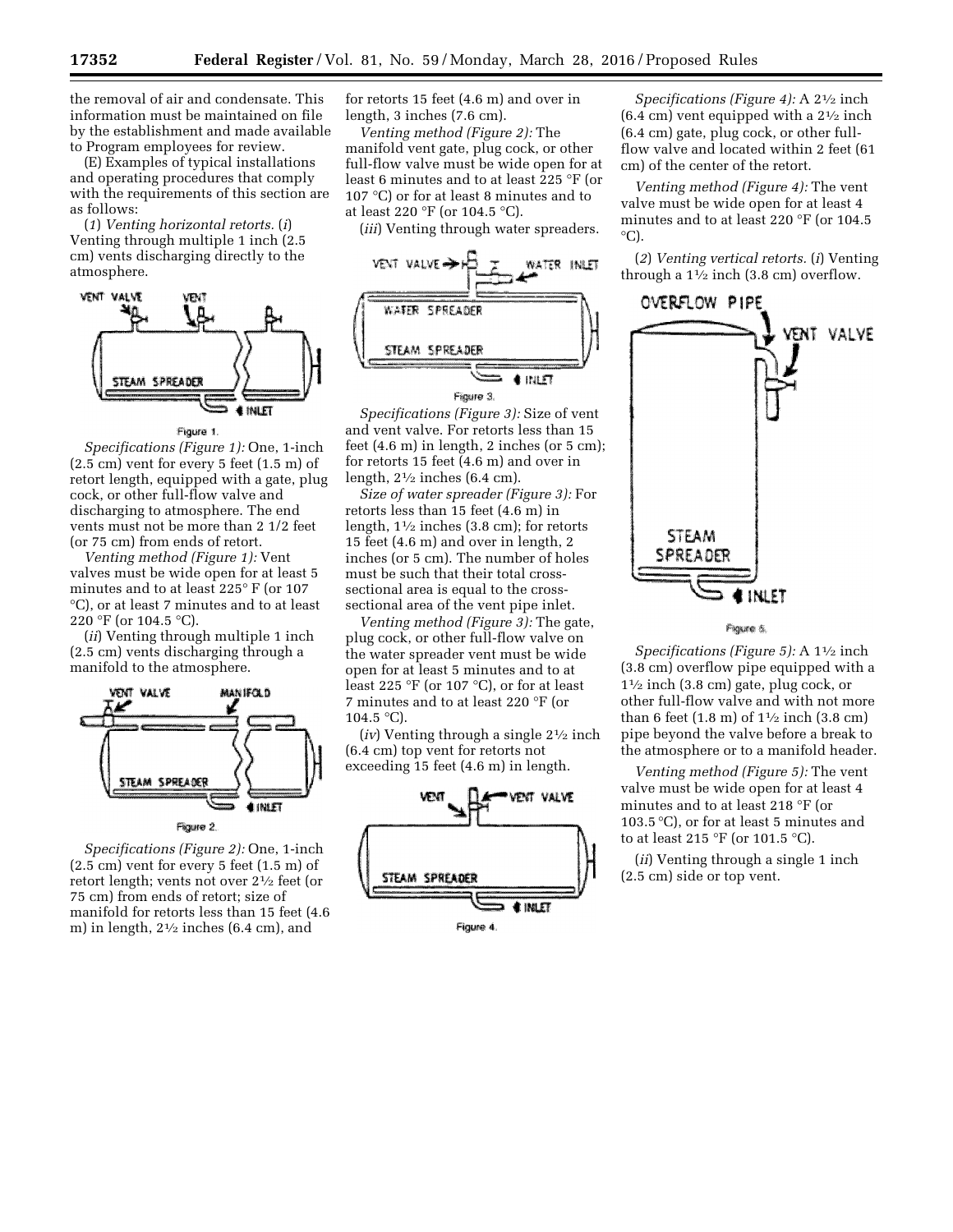

# Figure 6

*Specifications (Figure 6 or 7):* A 1 inch (2.5 cm) vent in lid or top side, equipped with a gate, plug cock, or other full-flow valve and discharging directly into the atmosphere or to a manifold header.

*Venting method (Figure 6 or 7):* The vent valve must be wide open for at least 5 minutes and to at least 230 °F (110 °C), or for at least 7 minutes and to at least 220 °F (or 104.5 °C).

(3) *Batch agitating retorts*—(i) *Venting and condensate removal.* The air in the retort must be removed before processing is started. Heat distribution data or other documentation from the manufacturer or from the processing authority who developed the venting procedure must be kept on file by the establishment and made available to Program employees for review. At the time the steam is turned on, the drain must be opened to remove steam condensate from the retort. A bleeder must be installed in the bottom of the retort to remove condensate during retort operation. The condensate bleeder must be so arranged that the retort operator can observe that it is functioning properly. The condensate bleeder must be checked with sufficient frequency to ensure adequate removal of condensate. Visual checks should be performed at intervals of not more than 15 minutes and the results recorded. Intermittent condensate removal systems must be equipped with an automatic alarm system that will serve as a continuous monitor of condensate

bleeder functioning. The automatic alarm system must be tested at the beginning of each shift for proper functioning and the results recorded. If the alarm system is not functioning properly, it must be repaired before the retort is used.

(ii) *Retort or reel speed timing.* The retort or reel speed must be checked before process timing begins and, if needed, adjusted as specified in the process schedule. In addition, the rotational speed must be determined and recorded at least once during process timing of each retort load processed. Alternatively, a recording tachometer can be used to provide a continuous record of the speed. The accuracy of the recording tachometer must be determined and recorded at least once per shift by checking the retort or reel speed using an accurate stopwatch. A means of preventing unauthorized speed changes on retorts must be provided. For example, a lock or a notice from management posted at or near the speed adjustment device warning that only authorized persons are permitted to make adjustments is a satisfactory means of preventing unauthorized changes.

(4) *Continuous rotary retorts*—(i) *Venting and condensate removal.* The air in the retort must be removed before processing is started. Heat distribution data or other documentation from the manufacturer or from the processing authority who developed the venting procedure must be kept on file by the

Figure 7

establishment and made available to Program employees for review. At the time the steam is turned on, the drain must be opened to remove steam condensate from the retort. A bleeder must be installed in the bottom of the shell to remove condensate during the retort operation. The condensate bleeder must be so arranged that the retort operator can observe that it is functioning properly. The condensate bleeder must be checked with sufficient frequency to ensure adequate removal of condensate. Visual checks should be performed at intervals of not more than 15 minutes and the results recorded. Intermittent condensate removal systems must be equipped with an automatic alarm system that will serve as a continuous monitor of condensate bleeder functioning. The automatic alarm system must be tested at the beginning of each shift for proper functioning and the results recorded. If the alarm system is not functioning properly, it must be repaired before the retort is used.

(ii) *Retort speed timing.* The rotational speed of the retort must be specified in the process schedule. The speed must be adjusted as specified, and recorded by the establishment when the retort is started, and checked and recorded at intervals not to exceed 4 hours to ensure that the correct retort speed is maintained. Alternatively, a recording tachometer may be used to provide a continuous record of the speed. If a recording tachometer is used, the speed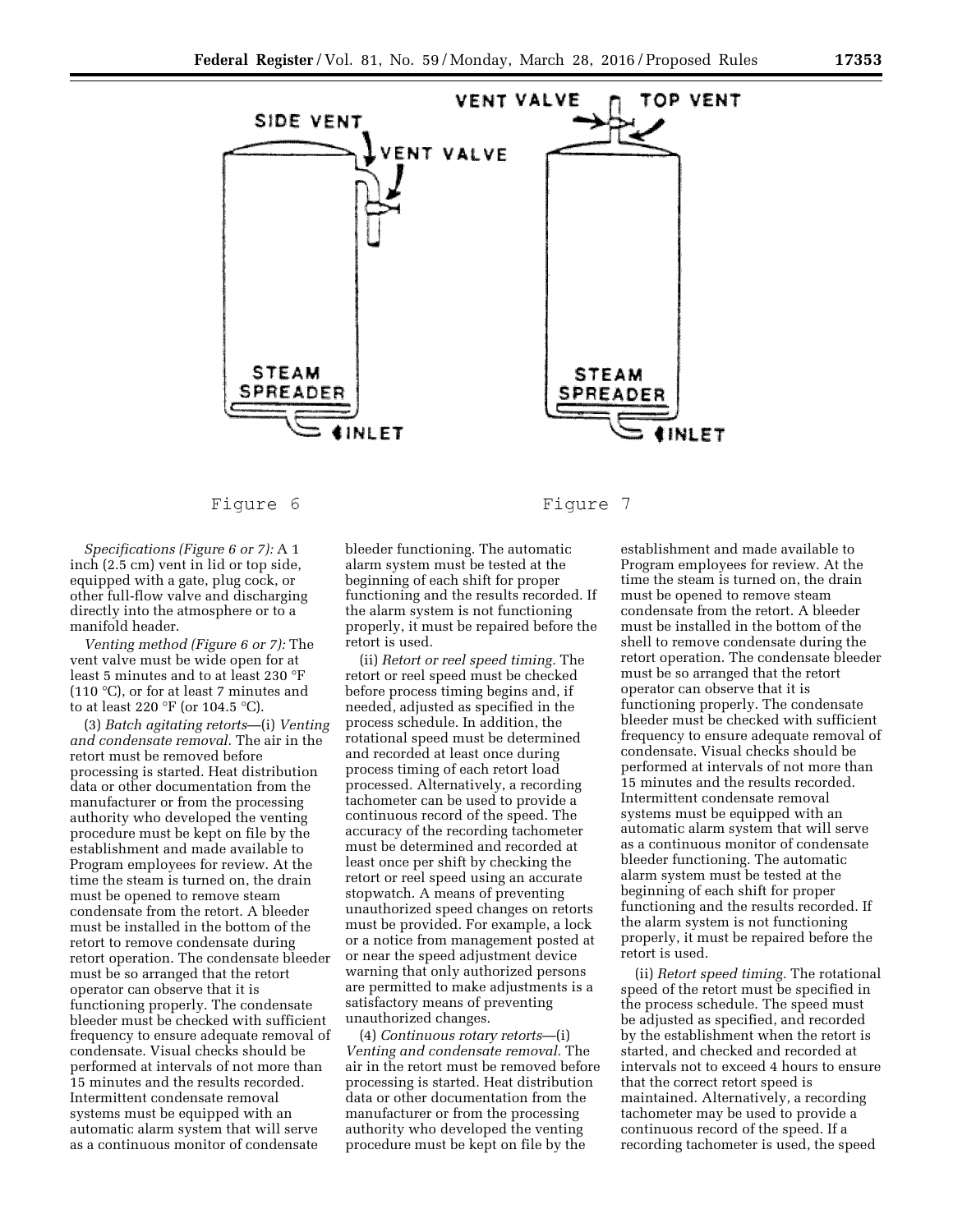must be manually checked against an accurate stopwatch at least once per shift and the results recorded. A means of preventing unauthorized speed changes on retorts must be provided. For example, a lock or a notice from management posted at or near the speed adjustment device warning that only authorized persons are permitted to make adjustments is a satisfactory means of preventing unauthorized changes.

(5) *Hydrostatic retorts.* (i) The basic requirements for indicating temperature devices and temperature/time recording devices are described in paragraphs (a)(1) and (2) of this section. Additionally, indicating temperature devices must be located in the steam dome near the steam/water interface. Where the process schedule specifies maintenance of particular water temperatures in the hydrostatic water legs, at least one indicating temperature device must be located in each hydrostatic water leg so that it can accurately measure water temperature and be easily read. The temperature/ time recorder probe must be installed either within the steam dome or in a well attached to the dome. Each probe must have a  $\frac{1}{16}$  inch (1.6 mm) or larger bleeder opening which emits steam continuously during the processing period. Additional temperature/time recorder probes must be installed in the hydrostatic water legs if the process schedule specifies maintenance of particular temperatures in these water legs.

(ii) *Steam inlet.* The steam inlets must be large enough to provide steam for proper operation of the retort.

(iii) *Bleeders.* Bleeder openings 1⁄4 inch (or 6 mm) or larger must be located in the steam chamber(s) opposite the point of steam entry. Bleeders must be wide open and must emit steam continuously during the entire process, including the come-up time. All bleeders must be arranged in such a way that the operator can observe that they are functioning properly.

(iv) *Venting.* Before the start of processing operations, the retort steam chamber(s) must be vented to ensure removal of air. Heat distribution data or other documentation from the manufacturer or from a processing authority demonstrating that the air is removed from the retort prior to processing must be kept on file at the establishment and made available to Program employees for review.

(v) *Conveyor speed.* The conveyor speed must be calculated to obtain the required process time and recorded by the establishment when the retort is started. The speed must be checked and

recorded at intervals not to exceed 4 hours to ensure that the correct conveyor speed is maintained. A recording device may be used to provide a continuous record of the conveyor speed. When a recording device is used, the speed must be manually checked against an accurate stopwatch at least once per shift by the establishment. A means of preventing unauthorized speed changes of the conveyor must be provided. For example, a lock or a notice from management posted at or near the speed adjustment device warning that only authorized persons are permitted to make adjustments is a satisfactory means of preventing unauthorized changes.

(vi) *Bleeders and vent mufflers.* If mufflers are used on bleeders or vent systems, the establishment must have documentation that the mufflers do not impede the removal of air from the retort. Such documentation must consist of either heat distribution data or other documentation from the muffler manufacturer or from a processing authority. This information must be maintained on file by the establishment and made available to Program employees for review.

(c) *Pressure processing in water*—(1) *Common to batch still and agitating retorts.* (i) The basic requirements for indicating temperature devices and temperature/time recording devices are described in paragraphs (a)(1) and (2) of this section.

(ii) *Pressure recording device.* Each retort must be equipped with a pressure recording device which may be combined with a pressure controller.

(iii) *Heat distribution.* Heat distribution data or other documentation from the equipment manufacturer or a processing authority demonstrating uniform heat distribution within the retort must be kept on file at the establishment and made available to Program employees for review.

(iv) *Drain valve.* A non-clogging, water-tight drain valve must be used. Screens must be installed over all drain openings.

(2) *Batch still retorts.* (i) The indicating temperature device bulbs or probes must be located in such a position that they are beneath the surface of the water throughout the process. On horizontal retorts, the indicating temperature device bulb or probe must be inserted directly into the retort shell. In both vertical and horizontal retorts, the indicating temperature device bulb or probe must extend directly into the water a minimum of 2 inches (or 5 cm) without a separable well or sleeve. In vertical retorts equipped with a recorder/

controller, the controller probe must be located at the bottom of the retort below the lowest crate rest in such a position that the steam does not strike it directly. In horizontal retorts so equipped, the controller probe must be located between the water surface and the horizontal plane passing through the center of the retort so that there is no opportunity for direct steam impingement on the controller probe. Air-operated temperature controllers must have filter systems to ensure a supply of clean, dry air.

(ii) *Crate supports.* A bottom crate support must be used in vertical retorts. Baffle plates must not be used in the bottom of the retort.

(iii) *Stacking equipment.* For filled flexible containers and, where applicable, semi-rigid containers, stacking equipment must be designed to ensure that the thickness of the filled containers does not exceed that specified in the process schedule and that the containers do not become displaced and overlap or rest on one another during the thermal process.

(iv) *Water level.* There must be a means of determining the water level in the retort during operation (*i.e.,* by using a gauge, electronic sensor, or sight glass indicator). For retorts requiring complete immersion of containers, water must cover the top layer of containers during the entire come-up time and thermal processing periods and should cover the top layer of containers during cooling. For retorts using cascading water or water sprays, the water level must be maintained within the range specified by the retort manufacturer or processing authority during the entire come-up, thermal processing, and cooling periods. A means to ensure that water circulation continues as specified throughout the come-up, thermal processing, and cooling periods must be provided. The retort operator must check and record the water level at intervals to ensure it meets the specified processing parameters.

(v) *Air supply and controls.* In both horizontal and vertical still retorts, a means must be provided for introducing compressed air or steam at the pressure required to maintain container integrity. Compressed air and steam entry must be controlled by an automatic pressure control unit. A non-return valve must be provided in the air supply line to prevent water from entering the system. Overriding air or steam pressure must be maintained continuously during the come-up, thermal processing, and cooling periods. If air is used to promote circulation, it must be introduced into the steam line at a point between the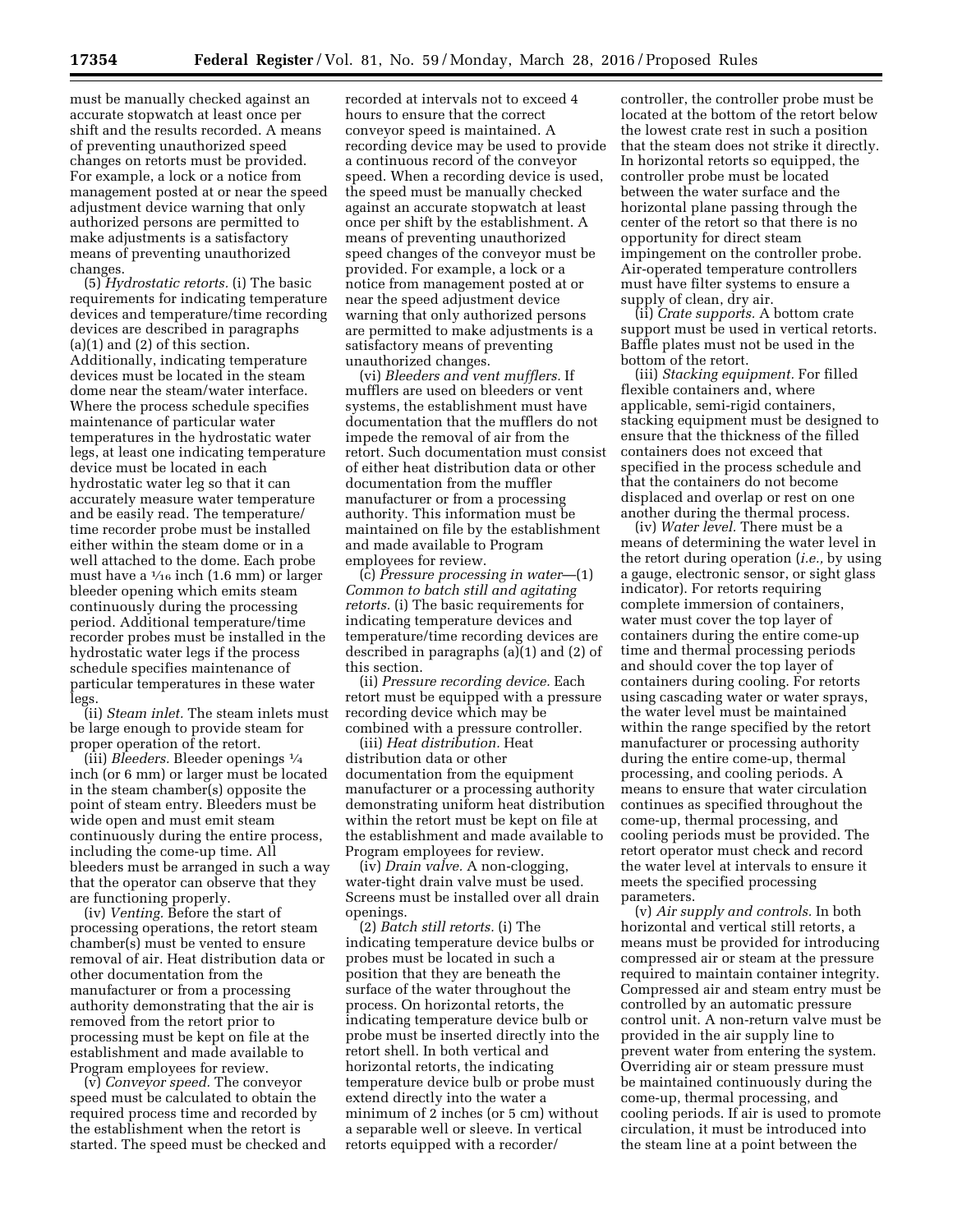retort and the steam control valve at the bottom of the retort. The adequacy of the air circulation for maintaining uniform heat distribution within the retort must be documented by heat distribution data or other documentation from a processing authority, and such data must be maintained on file by the establishment and made available to Program employees for review.

(vi) *Water recirculation.* When a water recirculation system is used for heat distribution, the water must be drawn from the bottom of the retort through a suction manifold and discharged through a spreader that extends the length or circumference of the top of the retort. The holes in the water spreader must be uniformly distributed. The suction outlets must be protected with screens to keep debris from entering the recirculation system. The pump must be equipped with a pilot light or a similar device to warn the operator when it is not running, and with a bleeder to remove air when starting operations. Alternatively, a flow-meter alarm system can be used to ensure proper water circulation. The adequacy of water circulation for maintaining uniform heat distribution within the retort must be documented by heat distribution or other documentation from a processing authority, and such data must be maintained on file by the establishment and made available to Program employees for review. Alternative methods for recirculation of water in the retort may be used, provided there is documentation in the form of heat distribution data or other documentation from a processing authority maintained on file by the establishment and made available to Program employees for review.

(xi) *Cooling water entry.* In retorts for processing product packed in glass jars, the incoming cooling water should not directly strike the jars, in order to minimize glass breakage by thermal shock.

(3) *Batch agitating retorts.* (i) The indicating temperature device bulb or probe must extend directly into the water without a separable well or sleeve. The recorder/controller probe must be located between the water surface and the horizontal plane passing through the center of the retort so that there is no opportunity for steam to directly strike the controller bulb or probe.

(ii) *Stacking equipment.* All devices used for holding product containers (*e.g.,* crates, trays, divider plates) must be so constructed to allow the water to circulate around the containers during

the come-up and thermal process periods.

(iii) *Water level.* There must be a means of determining the water level in the retort during operation (*i.e.,* by using a gauge, electronic sensor, or sight glass indicator). Water must completely cover all containers during the entire comeup, thermal processing, and cooling periods. A means to ensure that water circulation continues as specified throughout the come-up, thermal processing, and cooling periods must be provided. The retort operator must check and record the adequacy of the water level with sufficient frequency to ensure it meets the specified processing parameters.

(iv) *Air supply and controls.* Retorts must be provided with a means for introducing compressed air or steam at the pressure required to maintain container integrity. Compressed air and steam entry must be controlled by an automatic pressure control unit. A nonreturn valve must be provided in the air supply line to prevent water from entering the system. Overriding air or steam pressure must be maintained continuously during the come-up, thermal processing, and cooling periods. If air is used to promote circulation, it must be introduced into the steam line at a point between the retort and the steam control valve at the bottom of the retort. The adequacy of the air circulation for maintaining uniform heat distribution within the retort must be documented by heat distribution data or other documentation from a processing authority, and such data must be maintained on file by the establishment and made available to Program employees for review.

(v) *Retort or reel speed timing.* The retort or reel speed timing must be checked before process timing begins and, if needed, adjusted as specified in the process schedule. In addition, the rotational speed must be determined and recorded at least once during process timing of each retort load processed. Alternatively, a recording tachometer can be used to provide a continuous record of the speed. The accuracy of the recording tachometer must be determined and recorded at least once per shift by the establishment by checking the retort or reel speed using an accurate stopwatch. A means of preventing unauthorized speed changes on retorts must be provided. For example, a lock or a notice from management posted at or near the speed adjustment device warning that only authorized persons are permitted to make adjustments is a satisfactory means of preventing unauthorized changes.

(vi) *Water recirculation.* If a water recirculation system is used for heat distribution, it must be installed in such a manner that water will be drawn from the bottom of the retort through a suction manifold and discharged through a spreader which extends the length of the top of the retort. The holes in the water spreader must be uniformly distributed. The suction outlets must be protected with screens to keep debris from entering the recirculation system. The pump must be equipped with a pilot light or a similar device to warn the operator when it is not running and with a bleeder to remove air when starting operations. Alternatively, a flow-meter alarm system can be used to ensure proper water circulation. The adequacy of water circulation for maintaining uniform heat distribution within the retort must be documented by heat distribution data or other documentation from a processing authority, and such data must be maintained on file by the establishment and made available to Program employees for review. Alternative methods for recirculation of water in the retort may be used provided there is documentation in the form of heat distribution data or other documentation from a processing authority maintained on file by the establishment and made available to Program employees for review.

(viii) *Cooling water entry.* In retorts for processing product packed in glass jars, the incoming cooling water should not directly strike the jars, in order to minimize glass breakage by thermal shock.

(d) *Pressure processing with steam/air mixtures in batch retorts.* (1) The basic requirements for indicating temperature devices and temperature/time recording devices are described in paragraphs  $(a)(1)$  and  $(2)$  of this section. Additionally, bulb sheaths or probes for indicating temperature devices and temperature/time recording devices or controller probes must be inserted directly into the retort shell in such a position that steam does not strike them directly.

(2) *Recording pressure controller.* A recording pressure controller must be used to control the air inlet and the steam/air mixture outlet.

(3) *Circulation of steam/air mixtures.*  A means must be provided for the circulation of the steam/air mixture to prevent formation of low-temperature pockets. The efficiency of the circulation system must be documented by heat distribution data or other documentation from a processing authority, and such data must be maintained on file by the establishment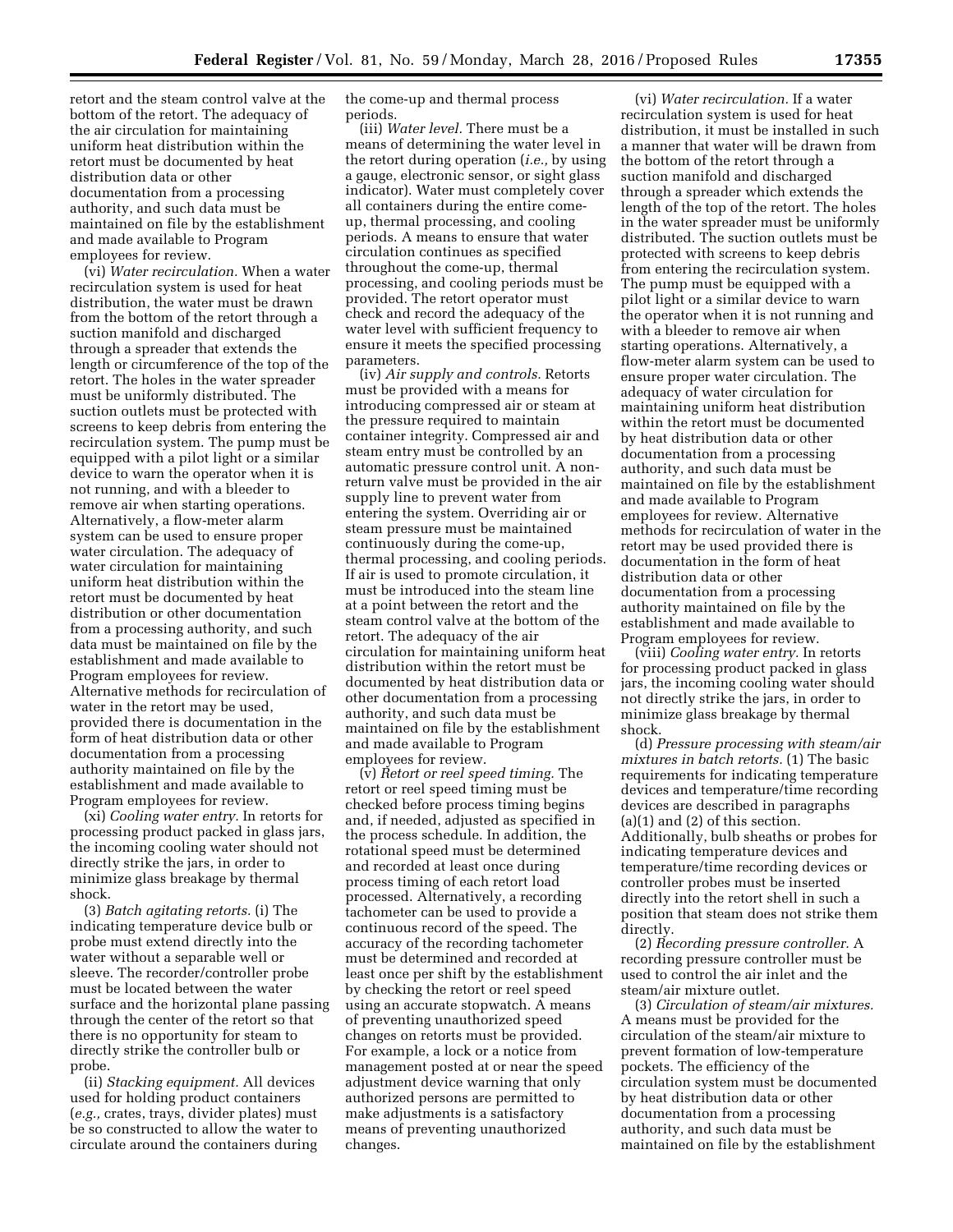and made available to Program employees for review. The circulation system must be checked to ensure its proper functioning and must be equipped with a pilot light or a similar device to warn the operator when it is not functioning. Because of the variety of existing designs, reference must be made to the equipment manufacturer for details of installation, operation, and control.

(e) *Atmospheric cookers*—(1) *Temperature/time recording device.*  Each atmospheric cooker (*e.g.,* hot water bath) must be equipped with at least one temperature/time recording device in accordance with the basic requirements described in paragraph (a)(2) of this section.

(2) *Heat distribution.* Each atmospheric cooker must be equipped and operated to ensure uniform heat distribution throughout the processing system during the thermal process. Heat distribution data or other documentation from the manufacturer or a processing authority demonstrating uniform heat distribution within the cooker must be kept on file by the establishment and made available to Program employees for review.

(f) *Other systems.* All other systems not specifically delineated in this section and used for the thermal processing of canned product must be adequate to produce shelf-stable products consistently and uniformly.

(g) *Equipment maintenance.* (1) Upon installation, all instrumentation and controls must be checked by the establishment for proper functioning and accuracy and, thereafter, at any time their functioning or accuracy is suspect.

(2) At least once a year each thermal processing system must be examined by an individual not directly involved in daily operations to ensure the proper functioning of the system as well as all auxiliary equipment and instrumentation. In addition, each thermal processing system should be examined before the resumption of operation following an extended shutdown.

(3) Air and water valves that are intended to be closed during thermal processing must be checked by the establishment for leaks. Defective valves must be repaired or replaced as needed.

(4) Vent and bleeder mufflers must be checked and maintained or replaced by the establishment to prevent any reduction in bleeder efficiency.

(5) When water spreaders are used for venting, a maintenance schedule must be developed and implemented to assure that the holes are maintained at their original size.

(6) Records must be kept on all maintenance items that could affect the adequacy of the thermal process. Records must include the date and type of maintenance performed and the person conducting the maintenance.

(h) *Container cooling and cooling water.* (1) Potable water must be used for cooling except as provided for in paragraphs (h)(2) and (3) of this section.

(2) Cooling canal water must be chlorinated or treated with a chemical having a bactericidal effect equivalent to chlorination. There must be a measurable residual of the sanitizer in the water at the discharge point of the canal. Cooling canals must be cleaned and replenished with potable water to prevent the buildup of organic matter and other materials.

(3) Container cooling waters that are recycled or reused must be handled in systems that are so designed, operated, and maintained so there is no buildup of microorganisms, organic matter, and other materials in the systems and in the waters. System equipment, such as pipelines, holding tanks and cooling towers, must be constructed and installed so that they can be cleaned and inspected. In addition, the establishment must maintain, and make available to Program employees for review, information on at least the following:

(i) System design and construction;

(ii) System operation including the rates of renewal with fresh, potable water and the means for treating the water so that there is a measurable residual of an acceptable sanitizer, per paragraph (h)(2) of this section, in the water at the point where the water exits the container cooling vessel;

(iii) System maintenance including procedures for the periodic cleaning and sanitizing of the entire system; and

(iv) Water quality standards, such as microbiological, chemical and physical, monitoring procedures including the frequency and site(s) of sampling, and the corrective actions taken when water quality standards are not met.

(i) *Post-process handling of containers.* Containers must be handled in a manner that will prevent damage to the hermetic seal area. All worn and frayed belting, can retarders, cushions, and the like must be replaced with nonporous materials. To minimize container abrasions, particularly in the seal area, containers should not remain stationary on moving conveyors. All post-process container handling equipment should be kept clean so there is no buildup of microorganisms on surfaces in contact with the containers.

## **§ 431.7 Processing and production records.**

At least the following processing and production information must be recorded by the establishment: date of production; product name and style; container code; container size and type; and the process schedule, including the minimum initial temperature. Measurements made to satisfy the requirements of § 431.4 regarding the control of critical factors must be recorded. In addition, where applicable, the following information and data must also be recorded:

(a) *Processing in steam*—(1) *Batch still retorts.* For each retort batch, record the retort number or other designation, the approximate number of containers or the number of retort crates per retort load, product initial temperature, time steam on, the time and temperature vent closed, the start of process timing, time steam off, and the actual processing time. The indicating temperature device and the temperature recorder must be read at the same time at least once during process timing and the observed temperatures recorded.

(2) *Batch agitating retorts.* In addition to recording the information required for batch still steam retorts in paragraph (a)(1) of this section, record the functioning of the condensate bleeder(s) and the retort or reel speed.

(3) *Continuous rotary retorts.* Record the retort system number, the approximate total number of containers retorted, product initial temperature, time steam on, the time and temperature vent closed, time process temperature reached, the time the first can enters and the time the last can exits the retort. The retort or reel speed must be determined and recorded at intervals not to exceed 4 hours. Readings of the indicating temperature device(s) and temperature recorder(s) must be made and recorded at the time the first container enters the retort and thereafter with sufficient frequency to ensure compliance with the process schedule. These observations should be made and recorded at intervals not exceeding 30 minutes of continuous retort operation. Functioning of the condensate bleeder(s) must be observed and recorded at the time the first container enters the retort and thereafter as specified in § 431.305(b)(3)(v).

(4) *Hydrostatic retorts.* Record the retort system number, the approximate total number of containers retorted, product initial temperature, time steam on, the time and temperature vent(s) closed, time process temperature reached, time first containers enter the retort, time last containers exit the retort, and, if specified in the process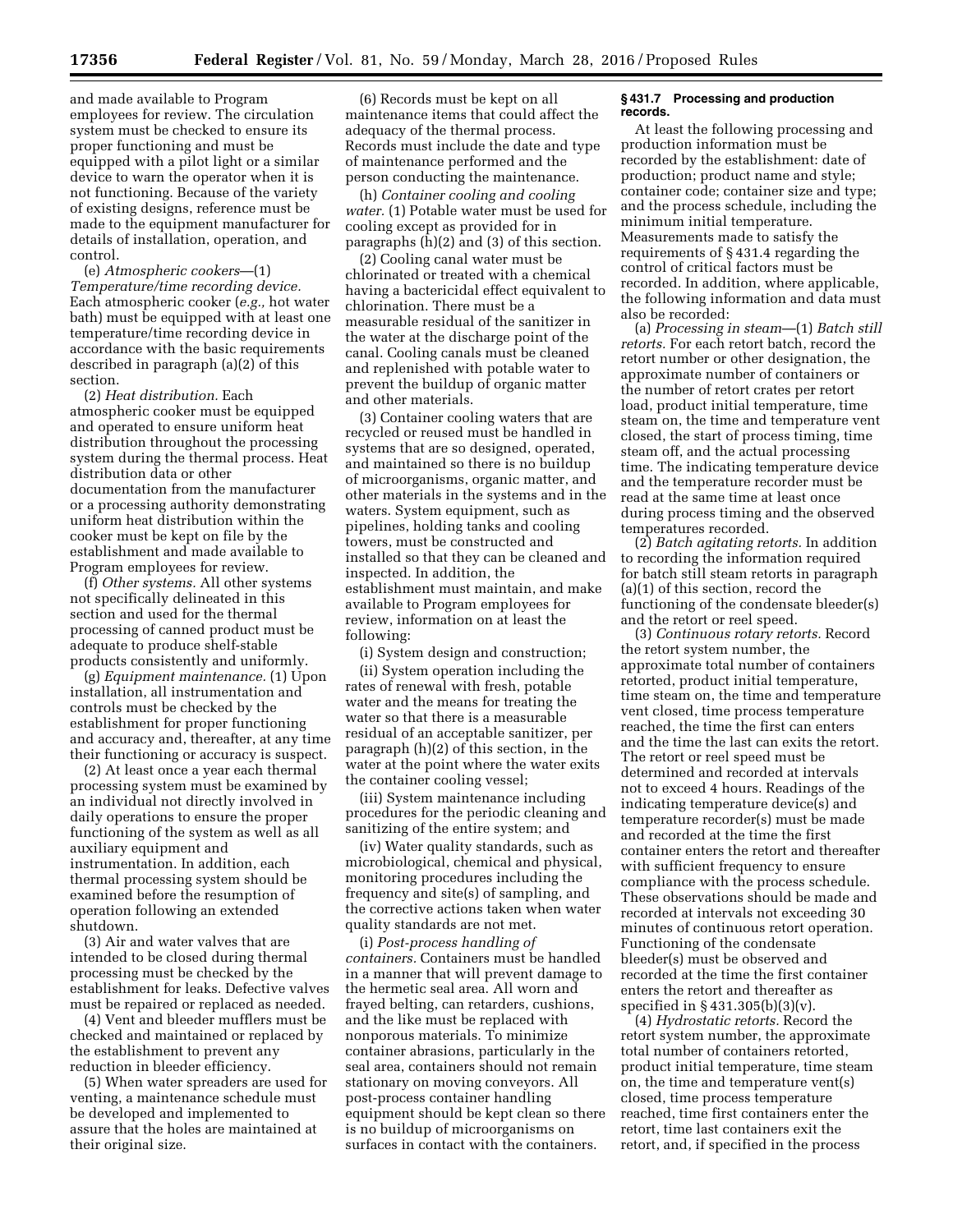schedule, measurements of temperatures in the hydrostatic water legs. Readings of the temperature indicating device, which is located in the steam/water interface, and the temperature recording device must be observed and the temperatures recorded at the time the first containers enter the steam dome. Thereafter, these instruments must be read and the temperatures recorded with sufficient frequency to ensure compliance with the temperature specified in the process schedule and should be made at least every hour of continuous retort operation. Container conveyor speed, and for agitating hydrostatic retorts, the rotative chain speed, must be determined and recorded at intervals of sufficient frequency to ensure compliance with the process schedule and should be performed at least every 4 hours.

(b) *Processing in water*—(1) *Batch still retorts.* For each retort batch, record the retort number or other designation, the approximate number of containers or number of retort crates per retort load, product initial temperature, time steam on, the start of process timing, water level, water recirculation rate (if critical), overriding pressure maintained, time steam off, and actual processing time. The indicating temperature device and the temperature recorder must be read at the same time at least once during process timing and the observed temperatures recorded.

(2) *Batch agitating retorts.* In addition to recording the information required in paragraph (b)(1) of this section, record the retort or reel speed.

(c) *Processing in steam/air mixtures.*  For each retort batch, record the retort number or other designation, the approximate number of containers or number of retort crates per retort load, product initial temperature, time steam on, venting procedure, if applicable, the start of process timing, maintenance of circulation of the steam/air mixture, air flow rate or forced recirculation flow rate (if critical), overriding pressure maintained, time steam off, and actual processing time. The indicating temperature device and the temperature recorder must be read at the same time at least once during process timing and the observed temperatures recorded.

(d) *Atmospheric cookers*—(1) *Batchtype systems.* For each cooker batch, record the cooker number or other designation and the approximate number of containers. In addition, record all critical factors of the process schedule such as cooker temperature, initial temperature, the time the thermal process cycle begins and ends, hold

time, and the final internal product temperature.

(2) *Continuous-type systems.* Record the cooker number or other designation, the time the first containers enter and the last containers exit a cooker, and the approximate total number of containers processed. In addition, record all critical factors of the process schedule such as the initial temperature, cooker speed, and final internal product temperature.

## **§ 431.8 Record review and maintenance.**

(a) *Process records.* Charts from temperature/time recording devices must be identified by production date, container code, processing vessel number or other designation, and other data as necessary to enable correlation with the records required in § 431.7. Each entry on a record must be made at the time the specific event occurs, and the recording individual must sign or initial each record form. No later than 1 working day after the actual process, the establishment must review all processing and production records to ensure completeness and to determine if all product received the process schedule. All records, including the temperature/time recorder charts and critical factor control records, must be signed or initialed and dated by the person conducting the review. All processing and production records required in this subpart must be made available to Program employees for review.

(b) *Automated process monitoring and recordkeeping.* Automated process monitoring and recordkeeping systems must be designed and operated in a manner that will ensure compliance with the applicable requirements of § 431.7.

(c) *Container closure records.* Written records of all container closure examinations must specify the container code, the date and time of container closure examination, the measurement(s) obtained, and any corrective actions taken. Records must be signed or initialed by the container closure technician and must be reviewed and signed by the establishment within 1 working day after the actual production to ensure that the records are complete and that the closing operations have been properly controlled. All container closure examination records required in this subpart must be made available to Program employees for review.

(d) *Distribution of product.* Records must be maintained by the establishment identifying initial distribution of the finished product to facilitate, if necessary, the segregation of specific production lots that may have

been contaminated or are otherwise unsound for their intended use.

(e) *Retention of records.* Copies of all processing and production records required in § 431.7 must be retained for no less than 1 year at the establishment, and for an additional 2 years at the establishment or other location from which the records can be made available to Program employees within 3 working days.

# **§ 431.9 Deviations in processing.**

(a) Whenever the actual process is less than the process schedule or when any critical factor does not comply with the requirements for that factor as specified in the process schedule, it must be considered a deviation in processing.

(b) Deviations in processing (or process deviations) must be handled according to:

(1) A HACCP plan for canned product that addresses hazards associated with microbial contamination; or,

(2) Alternative documented procedures that will ensure that only safe and stable product is shipped in commerce; or

(3) Paragraph (c) of this section. (c) Procedures for handling process deviations where the HACCP plan for thermally processed/commercially sterile product does not address food safety hazards associated with microbial contamination, where there is no approved total quality control system, or where the establishment has no alternative documented procedures for handling process deviations.

(1) *Deviations identified in-process.* If a deviation is noted at any time before the completion of the intended process schedule, the establishment must:

(i) Immediately reprocess the product using the full process schedule; or

(ii) Use an appropriate alternate process schedule provided such a process schedule has been established in accordance with § 431.3(a) and (b) and is filed with the inspector in accordance with § 431.3(c); or

(iii) Hold the product involved and have the deviation evaluated by a processing authority to assess the safety and stability of the product. Upon completion of the evaluation, the establishment must provide the inspector the following:

(A) A complete description of the deviation along with all necessary supporting documentation;

(B) A copy of the evaluation report; and

(C) A description of any product disposition actions, either taken or proposed.

(iv) Product handled in accordance with paragraph (c)(1)(iii) of this section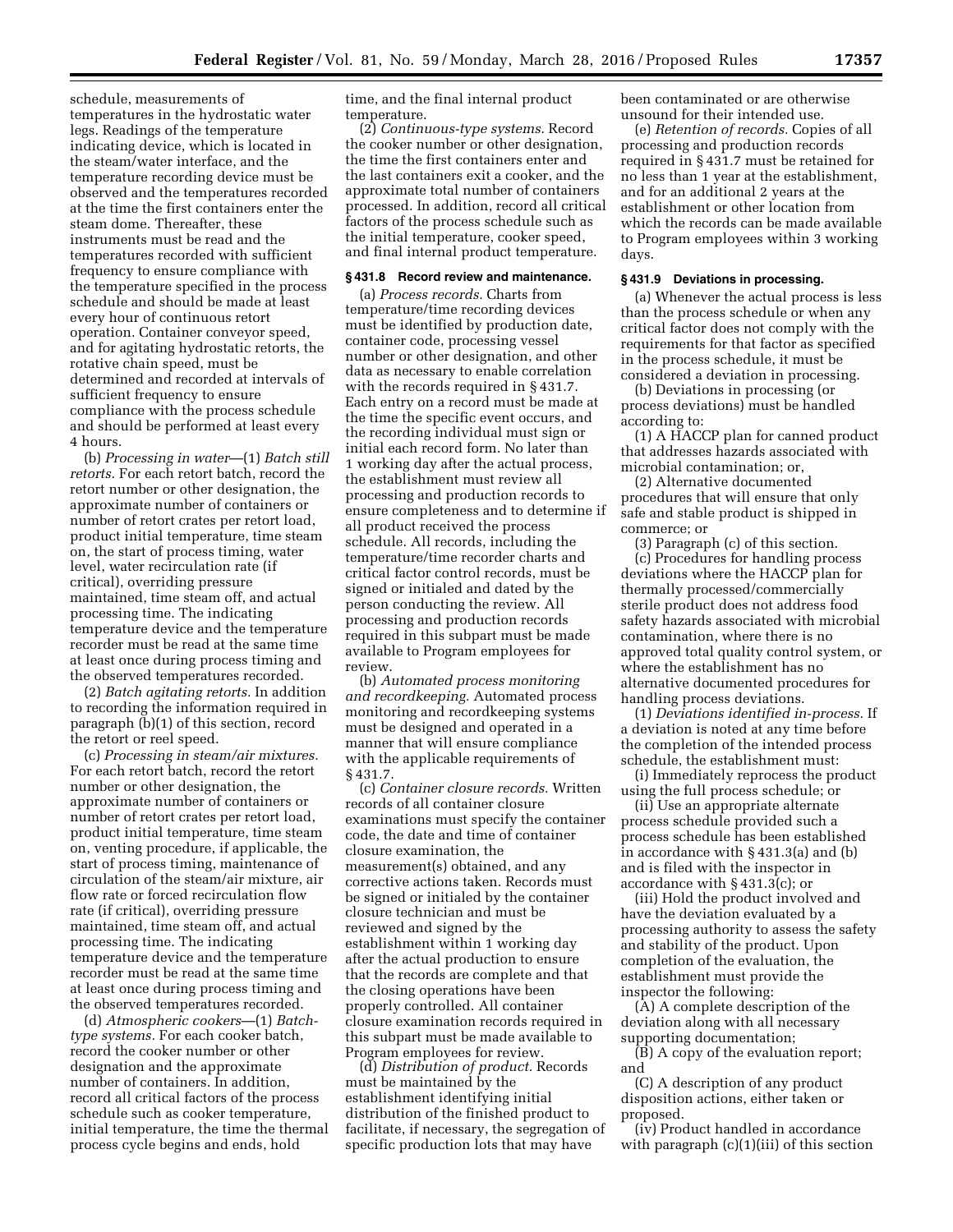must not be shipped from the establishment until the Program has reviewed all of the information submitted and approved the product disposition actions.

(v) If an alternate process schedule is used that is not on file with the inspector or if an alternate process schedule is immediately calculated and used, the product must be set aside for further evaluation in accordance with paragraph (c)(1)(iii) and (iv) of this section.

(vi) When a deviation occurs in a continuous rotary retort, the product must be handled in accordance with paragraphs (c)(1)(iii) and (iv) of this section or in accordance with the following procedures:

(A) *Emergency stops.* (*1*) When retort jams or breakdowns occur during the processing operations, all containers must be given an emergency still process (developed per § 431.3(b)) before the retort is cooled or the retort must be cooled promptly and all containers removed and either reprocessed, repacked and reprocessed, or destroyed. Regardless of the procedure used, containers in the retort intake valve and in transfer valves between retort shells at the time of a jam or breakdown must be removed and either reprocessed, repacked and reprocessed and or destroyed. Product to be destroyed must be handled as ''U.S. Inspected and Condemned,'' as defined in § 301.2 of this chapter, or as ''U.S. Condemned,'' as defined in § 381.1(b) of this chapter, and disposed of in accordance with part 314 of this chapter or with § 381.95 of this chapter, as applicable.

(*2*) The time the retort reel stopped and the time the retort is used for an emergency still retort process must be noted on the temperature/time recording device and entered on the other production records required in § 431.7.

(B) *Temperature drops.* When the retort temperature drops below the temperature specified in the process schedule, the reel must be stopped and the following actions must be taken:

(*1*) For temperature drops of less than 10 °F (or 5.5 °C) either:

(*i*) All containers in the retort must be given an emergency still process (developed per § 431.3(b)) before the reel is restarted;

(*ii*) Container entry to the retort must be prevented and an emergency agitating process (developed per § 431.3(b)) must be used before container entry to the retort is restarted; or

(*iii*) Container entry to the retort must be prevented and the reel restarted to

empty the retort. The discharged containers must be reprocessed, repacked and reprocessed, or destroyed. Product to be destroyed must be handled as ''U.S. Inspected and Condemned,'' as defined in § 301.2 of this chapter, or as ''U.S. Condemned,'' as defined in § 381.1(b) of this chapter, and disposed of in accordance with part 314 of this chapter or with § 381.95 of this chapter, as applicable.

(*2*) For temperature drops of 10 °F (or 5.5 °C) or more, all containers in the retort must be given an emergency still process (developed per § 431.3(b)). The time the reel was stopped and the time the retort was used for a still retort process must be marked on the temperature/time recording device by the establishment and entered on the other production records required in § 431.7. Alternatively, container entry to the retort must be prevented and the reel restarted to empty the retort. The discharged containers must be either reprocessed, repacked and reprocessed, or destroyed. Product to be destroyed must be handled as ''U.S. Inspected and Condemned,'' as defined in § 301.2 of this chapter, or as ''U.S. Condemned,'' as defined in § 381.1(b) of this chapter, and disposed of in accordance with part 314 of this chapter or with § 381.95 of this chapter, as applicable.

(2) *Deviations identified through record review.* Whenever a deviation is noted during review of the processing and production records required by § 431.8(a) and (b), the establishment must hold the product involved and the deviation must be handled in accordance with paragraph (c)(1)(iii) of this section.

(d) *Process deviation file.* The establishment must maintain full records regarding the handling of each deviation. Such records must include, at a minimum, the appropriate processing and production records, a full description of the corrective actions taken, the evaluation procedures and results, and the disposition of the affected product. Such records must be maintained in a separate file or in a log that contains the appropriate information. The file or log must be retained in accordance with § 431.8(e) and must be made available to Program employees upon request.

#### **§ 431.10 Finished product inspection.**

Finished product inspections must be handled according to:

(a) An HACCP plan for canned product that addresses hazards associated with microbiological contamination;

(b) An FSIS-approved total quality control system;

(c) Alternative documented procedures that will ensure that only safe and stable product is shipped in commerce; or

(d) Procedures for handling finished product inspections where the HACCP plan for thermally processed/ commercially sterile product does not address food safety hazards associated with microbial contamination, where there is no approved total quality control system, or where the establishment has no alternative documented procedures for handling process deviations.

(1) *Incubation of shelf stable canned product—*(i) *Incubator.* The establishment must provide incubation facilities which include an accurate temperature/time recording device, an indicating temperature device, a means for the circulation of the air inside the incubator to prevent temperature variations, and a means to prevent unauthorized entry into the facility. The Program is responsible for the security of the incubator.

(ii) *Incubation temperature.* The incubation temperature must be maintained at 95±5 °F (35±2.8 °C). If the incubation temperature falls below 90 °F (or 32 °C) or exceeds 100 °F (or 38 °C) but does not reach 103 °F (or 39.5 °C), the incubation temperature must be adjusted within the required range and the incubation time extended for the time the sample containers were held at the deviant temperature. If the incubation temperature is at or above 103 °F (or 39.5 °C) for more than 2 hours, the incubation test(s) must be terminated, the temperature lowered to within the required range, and new sample containers incubated for the required time.

(iii) *Product requiring incubation.*  Shelf stable product requiring incubation includes:

(A) Low acid products as defined in § 431.1; and

(B) Acidified low acid products as defined in § 431.1.

(iv) *Incubation samples.* 

(A) From each load of product processed in a batch-type thermal processing system (still or agitation), the establishment must select at least one container for incubation.

(B) For continuous rotary retorts, hydrostatic retorts, or other continuoustype thermal processing systems, the establishment must select at least one container per 1,000 for incubation.

(C) Only normal-appearing containers must be selected for incubation.

(v) *Incubation time.* Canned product requiring incubation must be incubated for not less than 10 days (240 hours)